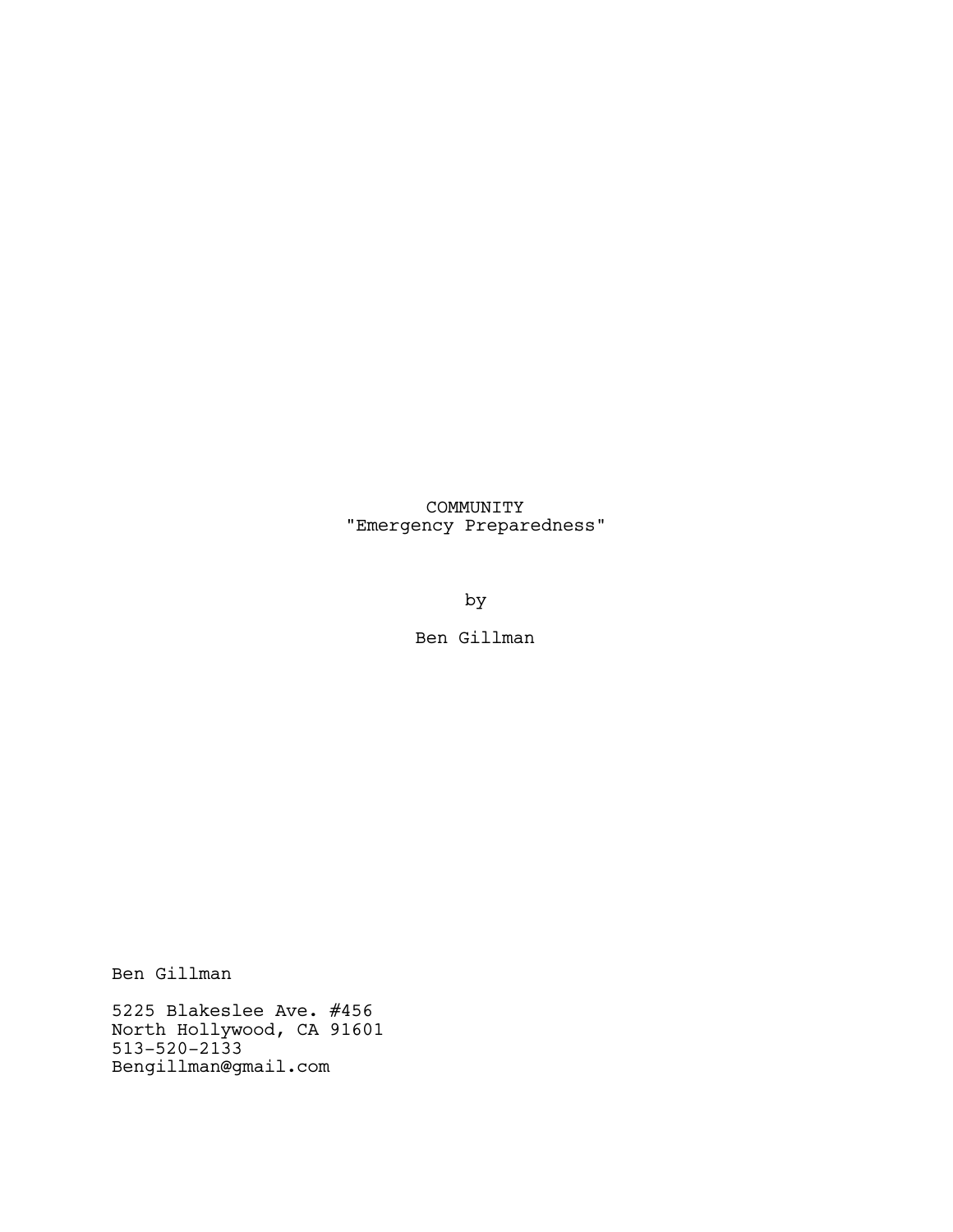#### COLD OPEN

FADE IN:

INT. STUDY ROOM

The study room is in complete disarray. Tables overturned, books litter the ground, the lights flicker on and off.

In the center of room, JEFF shoves PIERCE into a chair.

PIERCE Hey!! You've lost it, Winger!

In a fury, Jeff tears his own shirt to tatters, leaving him stripped down to his muscle shirt.

> JEFF Arrgh! You want my blood, Old Man?! Take it! Just try and take it!

Jeff raises his arm to punch Pierce, when:

BRITTA (O.S.) Oh, boys...?

Jeff and Pierce turn, and their jaws drop.

BRITTA poses seductively wearing only her sexy underwear.

BRITTA (CONT'D) What do you think of me now?

TROY steps in. He takes one look at Britta... then screams his shrill, girly scream.

BLACK OUT

ON BLACK - TITLE: 4 Hours Earlier

FADE IN:

INT. STUDY ROOM - EARLIER

The study room is normal. The whole group stares at ABED.

ABED And that's how this meeting would start if it was written by J.J. Abrams.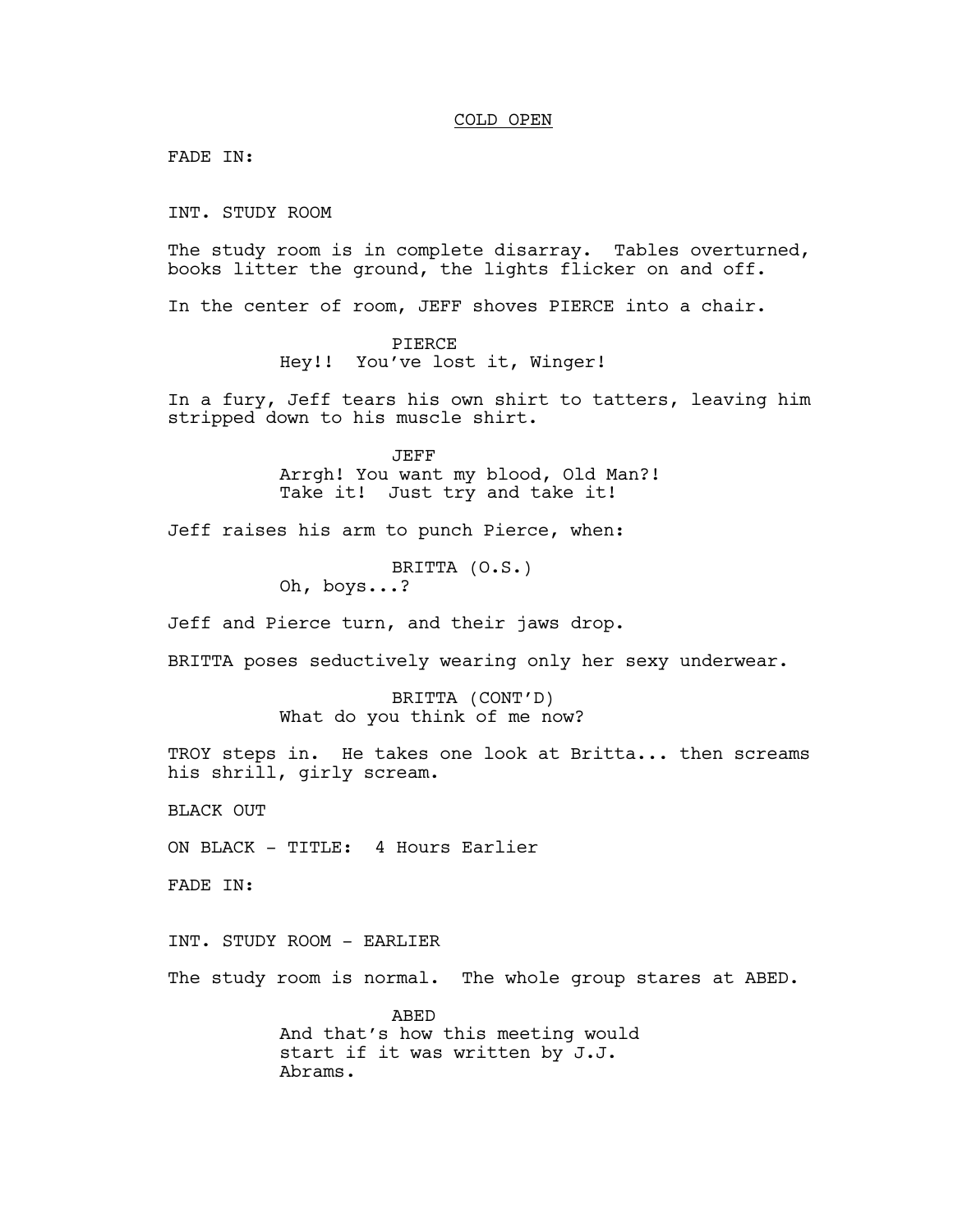ANNIE

Oh... kay... I guess that's a good answer to "what do you think we could accomplish this meeting?"

Secretly, Abed starts the timer on his wristwatch.

JEFF Personally, I could care less about what we study. I'm still basking in the glow of this baby.

Jeff proudly displays a test that's marked: "76% - C+" Everyone else is less than impressed. SHIRLEY holds up her test: "95% - A+"

#### SHIRLEY

Jeffrey, you should've gotten higher than a "C". I got an "A" and my boys barely let me study last night. They were making peanut butter sandwiches... in their butts. Little boys are nasty sometimes...

TROY Me and Abed scored a semester high "A minus." What up?!

Troy and Abed share their "Cool Guy Handshake."

ABED Turns out most of the answers to this week's Anthropology Quiz were covered by Jurassic Parks 1 & 2.

JEFF You guys are missing the point. All that matters is I still got a better grade than Pierce.

#### PIERCE

No, no, Jeffrey. Not this time! I got a "B Minus" and I barely had to look off the paper of the attractive dark-skinned woman in front of me.

Pierce winks at Shirley. Shirley winces.

Jeff hurries to the other side of the table and snatches Pierce's test.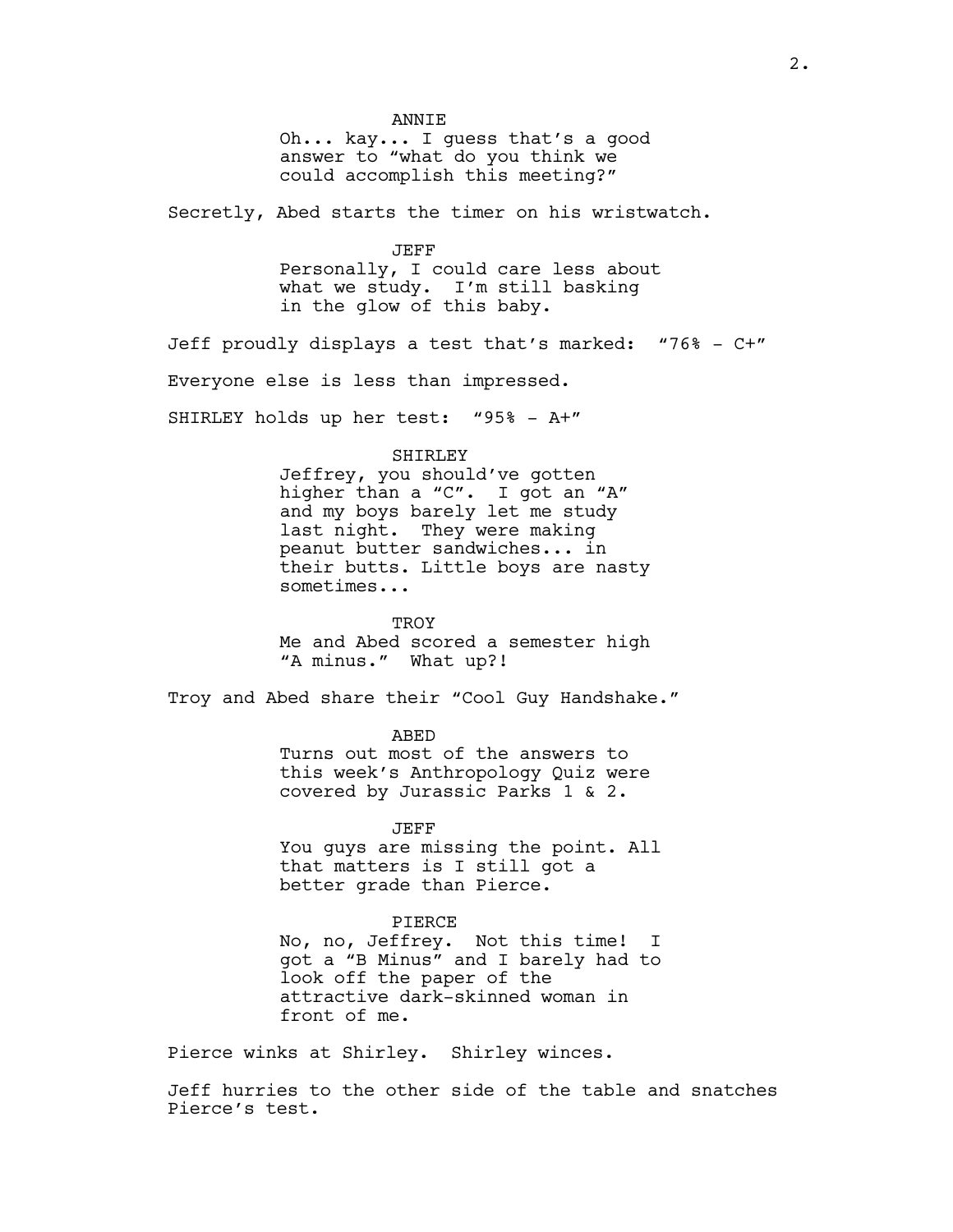JEFF Seriously? How did Pierce beat me? He thought *homo erectus* was a toy for gay kids.

#### PIERCE

You know, Jeff, when I started getting older, my doctor prescribed this green pill to help my memory... Or was it the yellow one?

JEFF

You know what? So, I had one bad quiz. At least I've still got myself to go home with afterwards.

#### BRITTA

Of course! "Cuz I'm Jeff Winger! The Coolest Dude in Greendale. Howdy, howdy. I'm invincible!"

Britta raises her arms over her head and flexes.

The entire group scoots back.

EVERYONE

Ewwww!!

## BRITTA

What?

JEFF First of all, that was maybe the worst impression of anyone ever. Second of all, why's Chewbacca hiding out in your armpit?

Britta sheepishly raises her arms just a bit.

There's an awful lot of hair poking out of her sleeves.

### **EVERYONE**

Ewww!!

**TROY** Damn! It looks like a poodle exploded in there.

**SHIRLEY** It looks like the bathtub drain after my husband's done showering.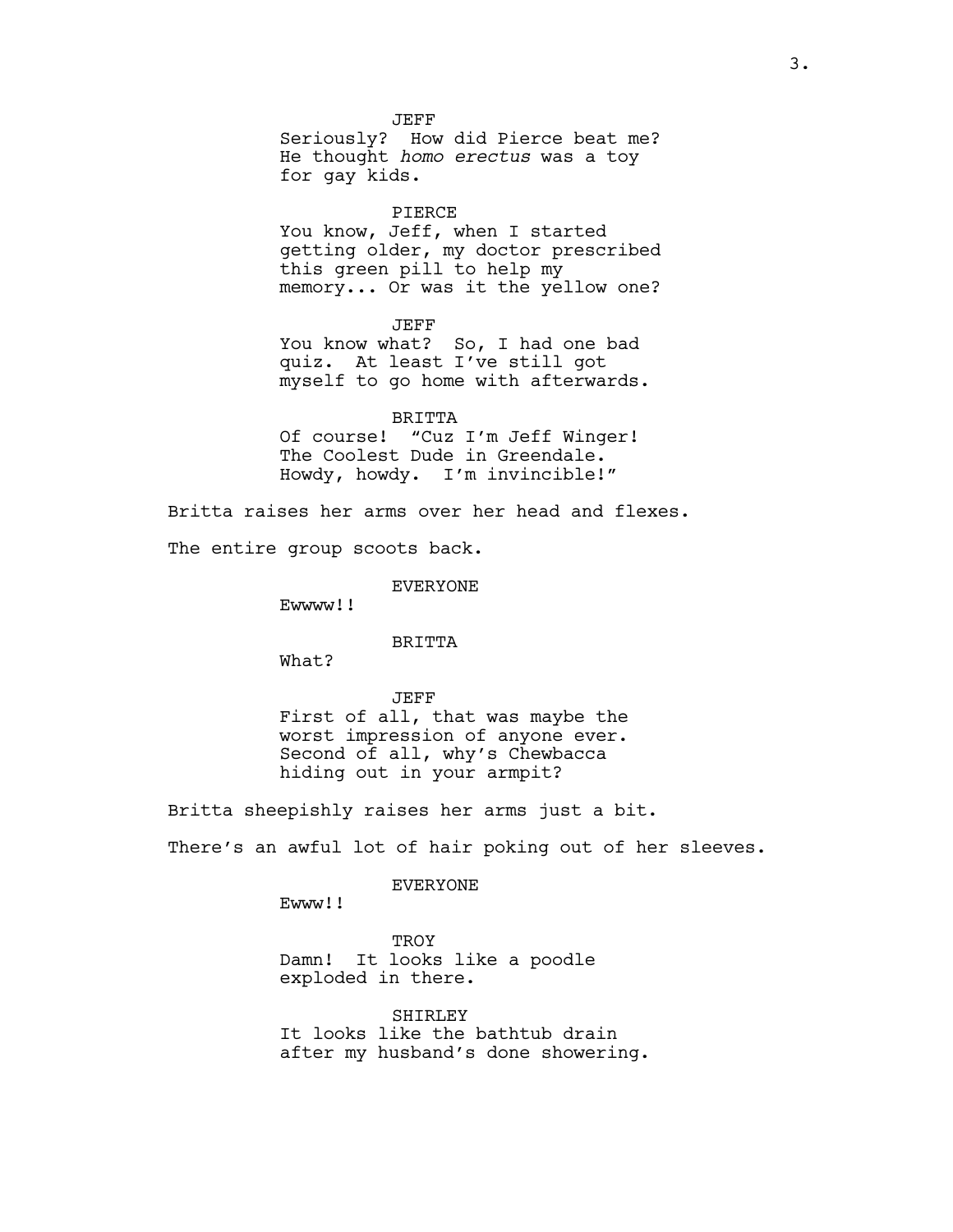#### BRITTA

For your information, the vast majority of women on earth do not shave, not even once in their entire lifetime. I have decided to stop buckling to the pressure of society and connect with my sisters the world over.

#### PIERCE

(cough) Lesbian.

BRITTA Pierce! I am not a lesbian just

because I stopped shaving my legs!

EVERYONE

Ewwww!!

ANNIE You're not shaving your legs either?

JEFF Aaaand I'd like to thank Britta for taking the attention off of me. Everything returns to normal.

Suddenly, the entire room shakes violently!

Everyone reacts in fright.

JEFF (CONT'D) Everyone just stay calm! There's nothing to worry...

An entire bookshelf tips over and takes Jeff out.

END OF COLD OPEN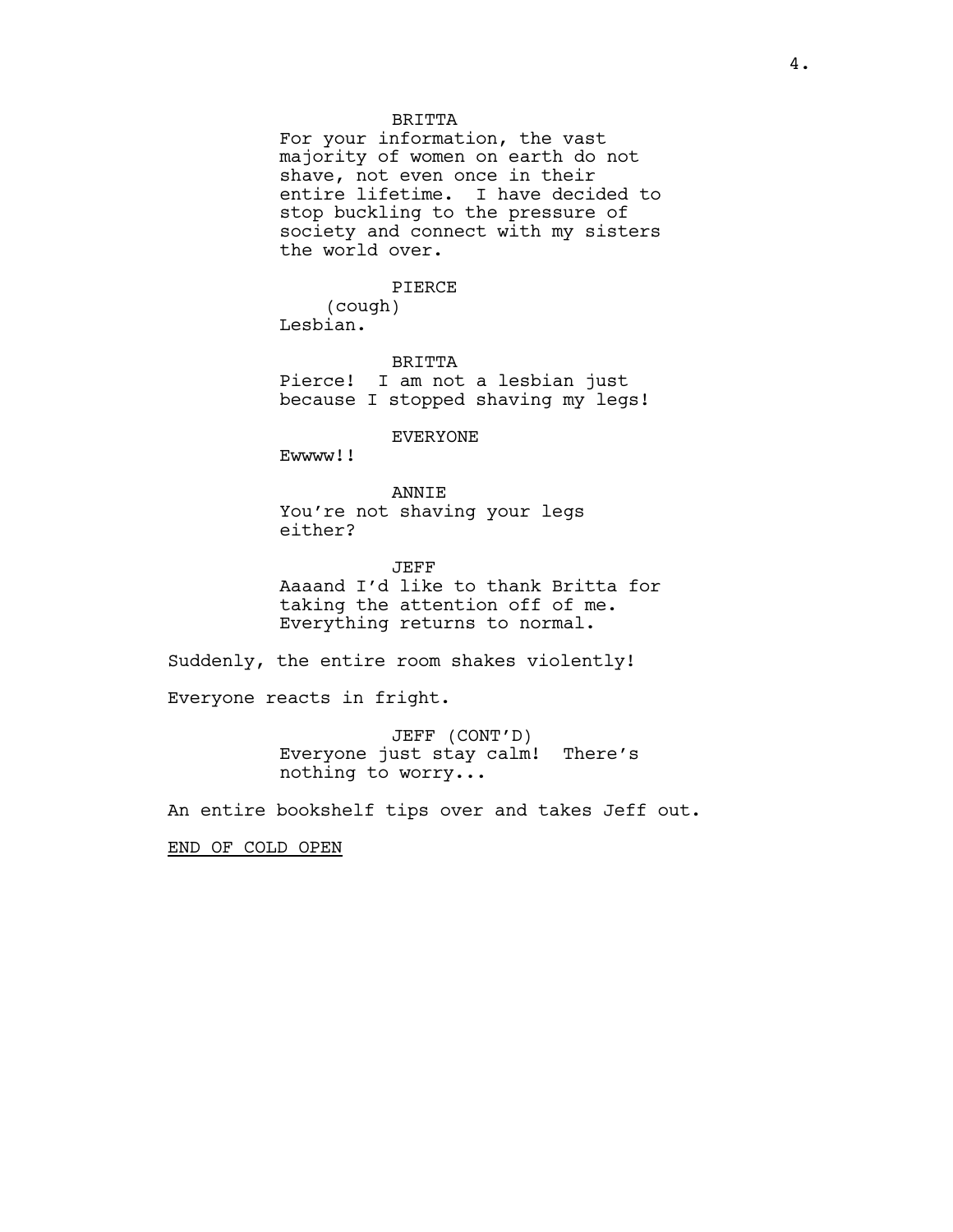#### ACT 1

INT. STUDY ROOM - MINUTES LATER

In the style of Saving Private Ryan, Jeff emerges disoriented from a pile of books. The room continues to shake and rumble, but everything sounds a million miles away. Shirley huddles in a ball and screams her head off. Troy is sprawled out under the table apparently unconscious.

Annie shouts at Jeff, but it sounds distant almost silent:

**ANNTE** Jeff! Jeff! What do we do!?

Suddenly, the sounds comes roaring back.

Jeff gets to his feet.

JEFF Everyone! Pull it together! Britta, help me get Shirley!

Jeff and Britta rush to Shirley's side, but: The shaking and rumbling stops.

BLACK OUT:

TITLE: AFTER THE QUAKE

INT. STUDY ROOM - CONTINUOUS

The shaking has ended, but the damage is done. The study room is in total disarray.

> JEFF I think it's over.

> > ANNIE

(hyperventilating) We're not supposed to have earthquakes at Greendale. We're in the middle of Colorado!

ABED It's best not to think too much about that. We also get remarkably good weather all year round.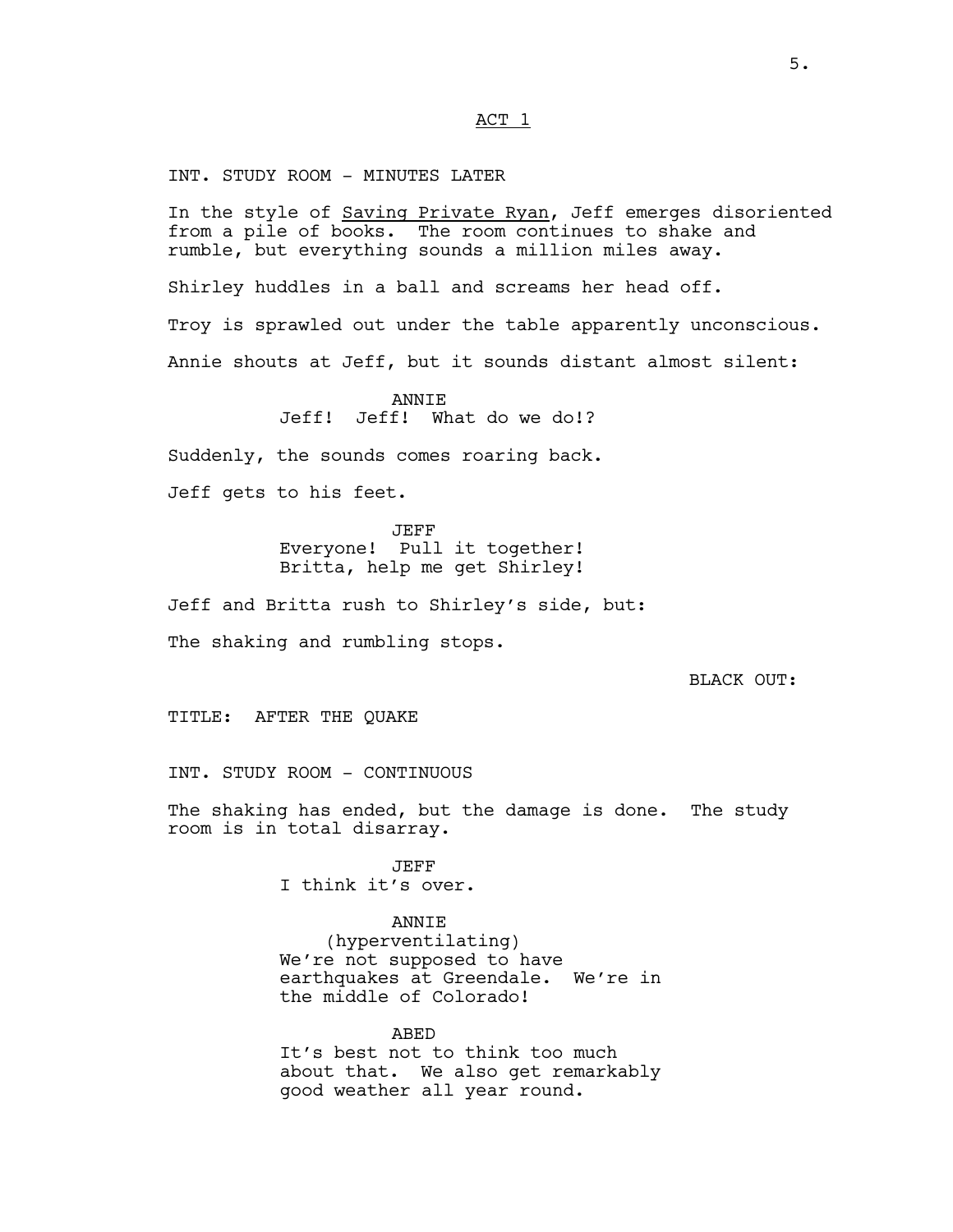PIERCE Is everyone okay? I'd be happy to comfort any of the women who might be in shock.

## BRITTA Guys, where's Troy?

In a flash, everyone's on their feet.

TROY (O.S.)

Uhhhhhhhh....

They all rush back to the table, and look underneath where: Troy is sprawled out, writhing in agony.

> SHIRLEY Jesus, help him!

Jeff, Abed and Pierce pull Troy out from under the table.

They lift him, and lay him down on one of the couches.

ANNIE Oh no! His hands!

Troy's hands are covered by what looks like blood and guts. Everyone reacts in dismay. But:

> TROY (weak & gasping) Meatballs... marinara... my hoagie... tried to save it... but too late... too late...

Everyone's panic turns to disbelief.

SHIRLEY Troy? Honey? Are you okay? In the head, I mean?

PIERCE Shirley, a good sandwich is a powerful force in a young man's life. Why I remember when I first discovered the joys of a sandwich. I was an impressionable 14 year old and it was a hot, lonely summer...

ANNIE We are still talking about sandwiches right?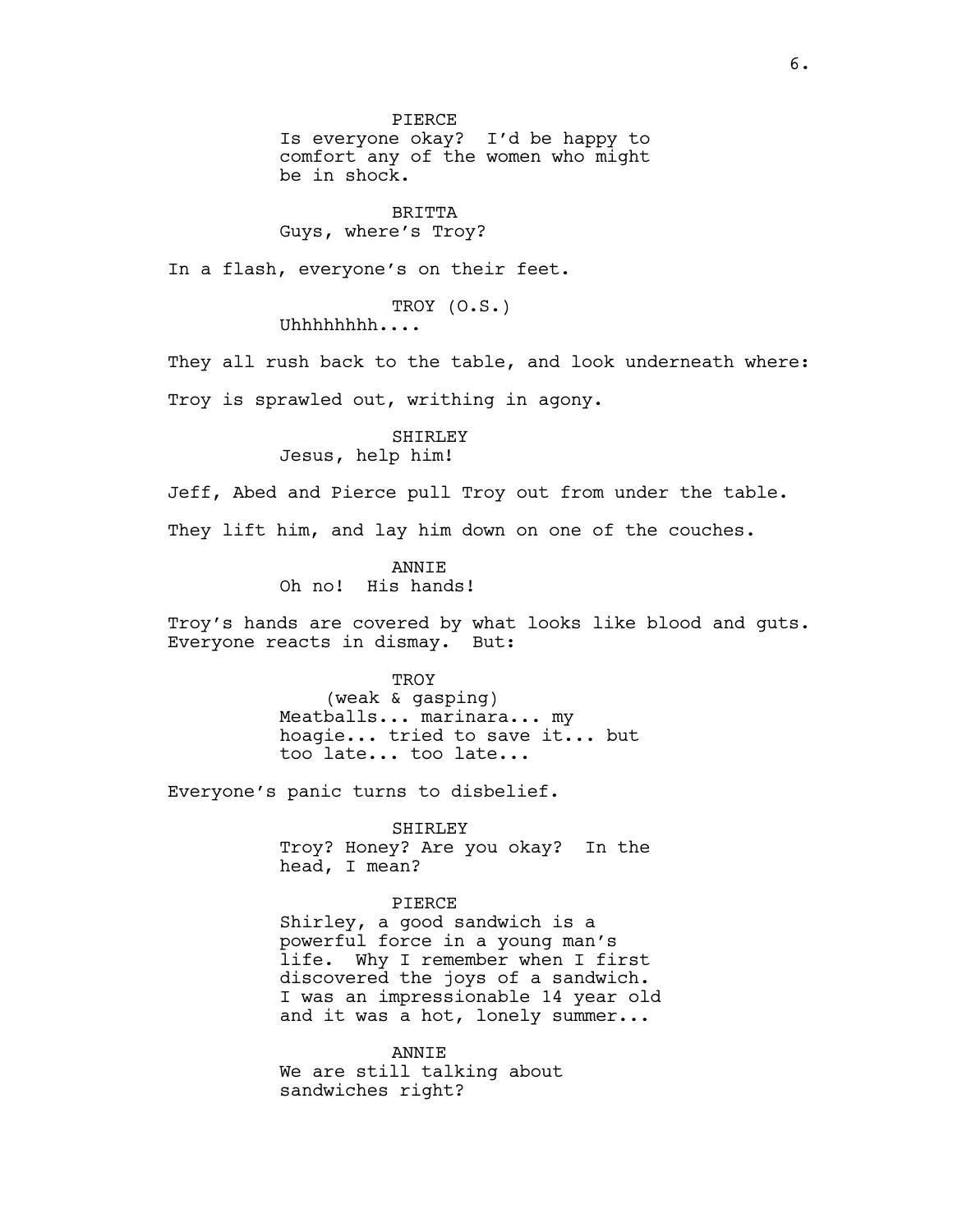Troy sits up and crosses his arm as he pouts. **TROY** See if I share any of Troy's Tasty Toasted Treats with you guys. For just a moment, the room rattles and shakes again. JEFF Just an aftershock. But let's all get outside just to be safe. Jeff walks over to the door, and pulls. But it's locked. He tries again. Nothing. It's shut tight. JEFF (CONT'D) The door's locked. Suddenly, DEAN PELTON'S voice comes through the P.A. DEAN PELTON (V.O.) Hello, Greendale Students! I hope none of you are too concerned over the... minor tremors we just experienced. JEFF Minor, huh? DEAN PELTON (V.O.) But you'll all be glad to know that our newly installed security measures are working beautifully. We're all locked safely in. Hooray, for security! **BRITTA** What about the other door? Abed checks the other door. ABED It's locked too. Suddenly, Annie screams. ANNIE EVERYONE JUST CALM DOWN! Everyone stares at Annie. They were being pretty calm.

7.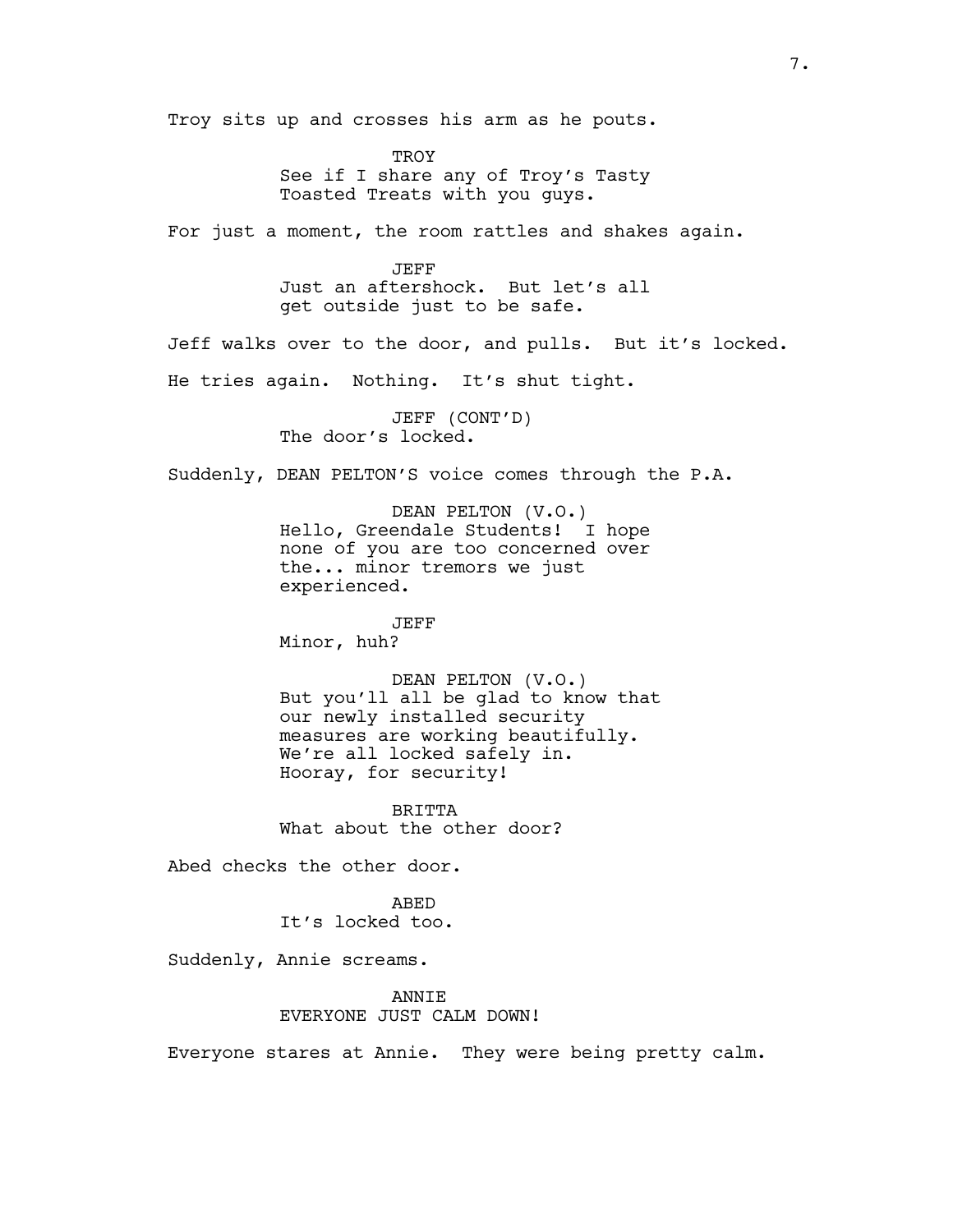ANNIE (CONT'D) Why don't we sit down, study for 90 minutes like normal? And by then I'm sure everything will be under control.

Reluctantly, everyone nods their head in agreement.

INT. STUDY ROOM - MINUTES LATER

TITLE: FIVE MINUTES AFTER THE QUAKE

Everyone is up in arms again. Hysteria abounds!

Shirley holds a chair over her head. She's poised to throw it through the large window that leads to the hallway.

> SHIRLEY I've gotta bust outta here!

#### ANNIE

Shirley, we could get in so much trouble for destroying school property! Jeff, tell her.

JEFF No way. I wanna see somebody smash a window.

**SHIRLEY** 

Y'all don't understand. I am a Mama Bear and my cubs are out there.

PIERCE Yeah, give her a break. Shirley is a Mama Black Bear.

SHIRLEY So help me, Pierce, I will skin your ass like salmon.

### PIERCE

What I say?

BRITTA Shirley, just breathe.

Shirley takes several deep breaths.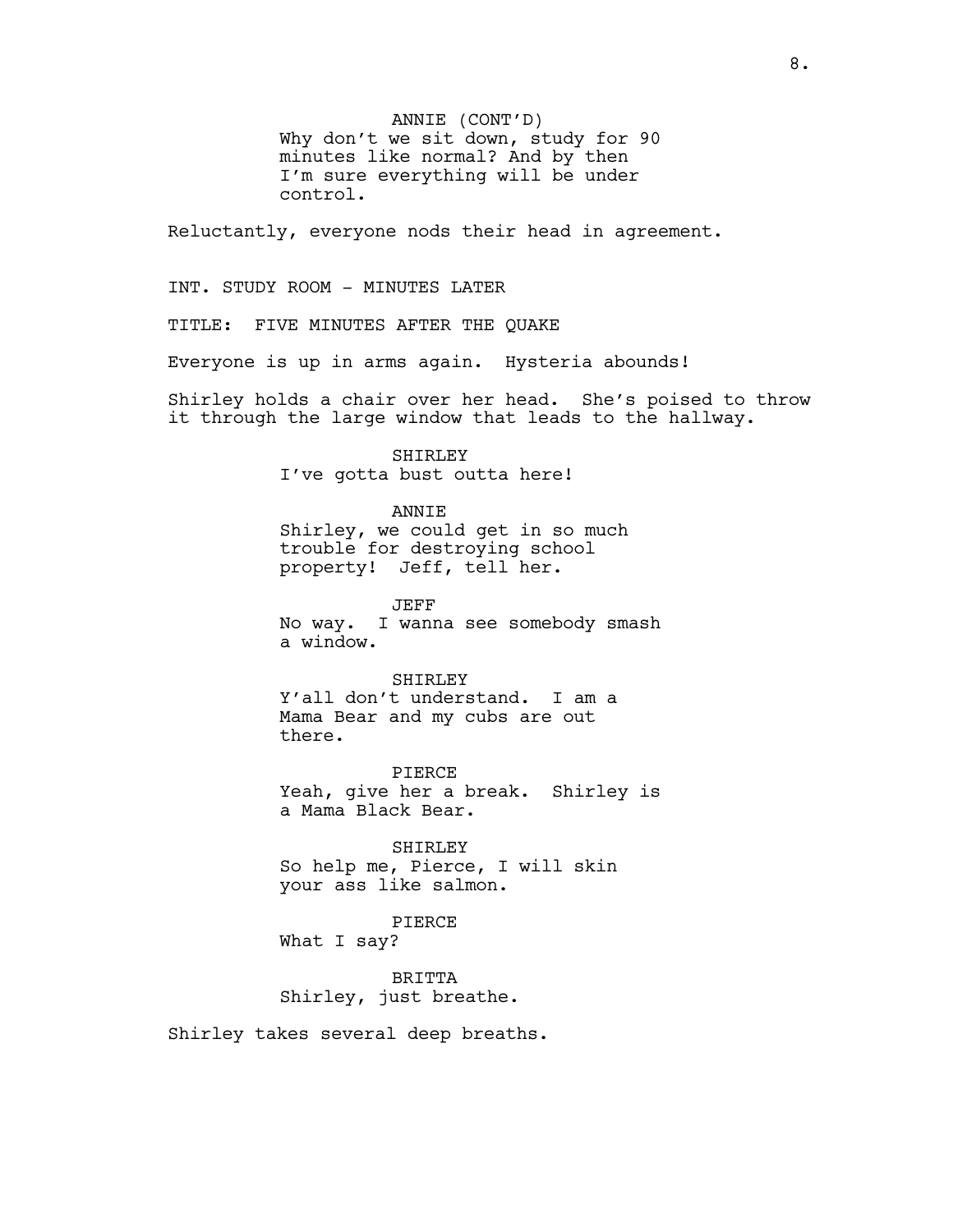SHIRLEY You're right. You're right. My babies'll be fine. My babies... MY BABIES!! Aaaaahhhhh!!!!

Shirley heaves the chair at the window with all her might.

But the chair just bounces off.

Dean Pelton comes on over the intercom again.

DEAN PELTON (V.O.) Some of you might have noticed the state-of-the-art bullet proof glass windows we've installed. All to keep you safe.

Shirley collapses in tears.

JEFF Don't worry, Shirley. We'll get you to your boys.

SHIRLEY What would you know?! You barely passed the Anthropology Quiz.

Jeff is taken aback.

SHIRLEY (CONT'D) Oh, I'm sorry, Jeff. I didn't mean that.

Jeff is shaken for a moment, but then he steps up on chair.

JEFF No. You're right, Shirley. These are dark times. Times that test even the greatest of men. But I promise you all, I will not falter. I will lead us to freedom!!

INT. STUDY ROOM

TITLE: 1 HOUR AFTER THE QUAKE

Jeff, Abed, and Troy are holding an empty bookshelf as if it were a large battering ram.

> JEFF Alright. On the count of three. One... Two... THREE!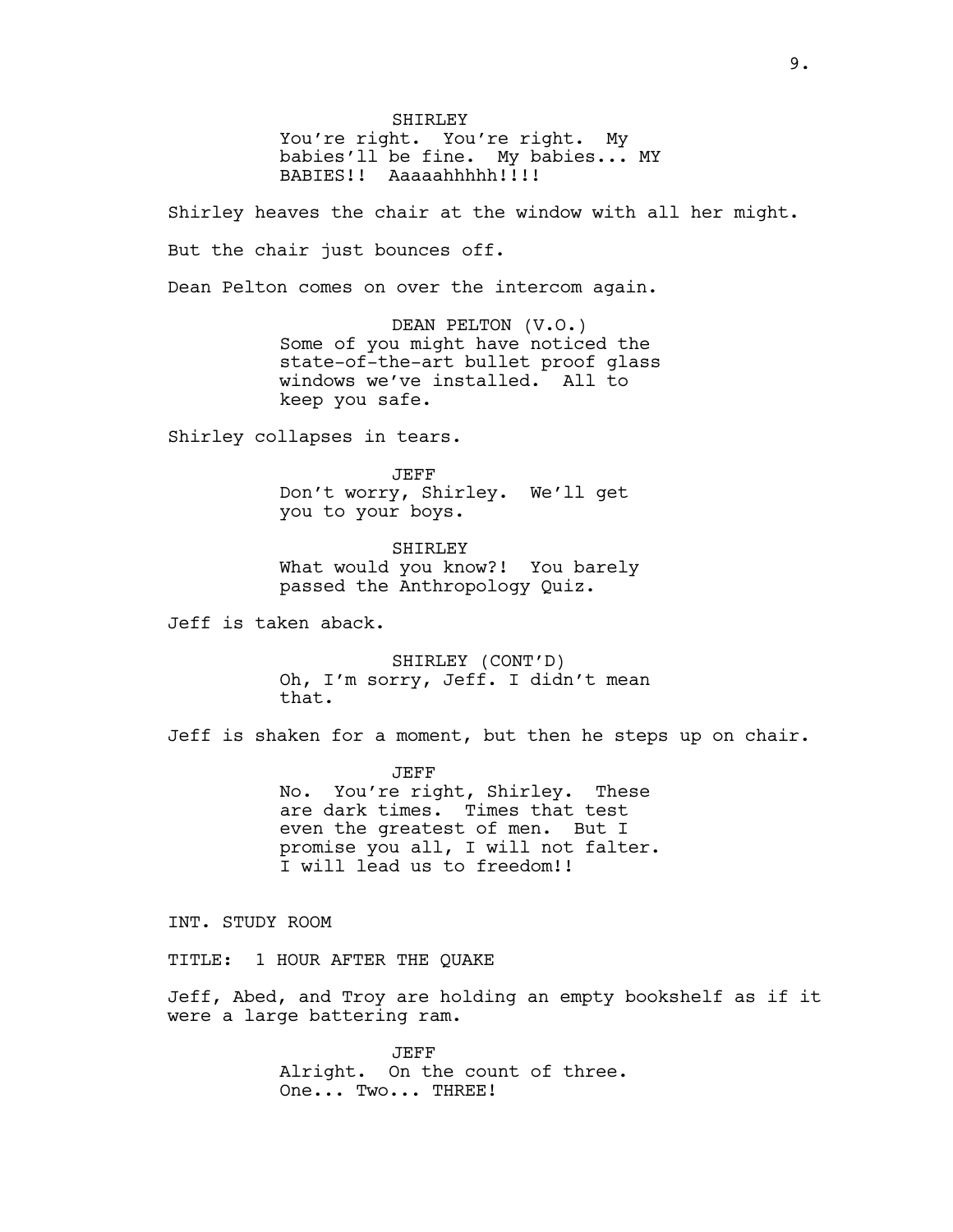Jeff, Abed, and Troy charge at the door.

BAM! But they just bounce off the "flimsy-looking" door.

In fact, the entire book shelf flips out of their hands and tips towards Troy.

But at the last second, Abed dives in. He pushes Troy out of the way, and book shelf collapses on top of Abed.

BRITTA

Abed!

Everyone quickly pulls the bookshelf off of Abed.

Troy rushes to Abed's side. Troy chokes back tears.

**TROY** You're going to be okay, buddy. Abed, listen to me, why do we fall?

ABED (weakly) So... we can learn... to pick ourselves up...

And Abed passes out.

**TROY** No, Abed! Nooooooooooo!!!!

Troy collapses and sobs into Abed's unconscious chest.

Jeff is shaken by everything.

JEFF Troy, Abed, I can fix this. I've seen a lot of MacGyver. I think, I can make a small bomb out of chewing gum, paper clips, and AAA batteries!

Jeff frantically searches for items he can use. Britta grabs Jeff and slaps him hard across the face.

> BRITTA Jeff! We need you to keep it together. Look, everyone's coming apart! Shirley's turned into the reverse Verizon guy.

Shirley walks around the room, holding up her cellphone.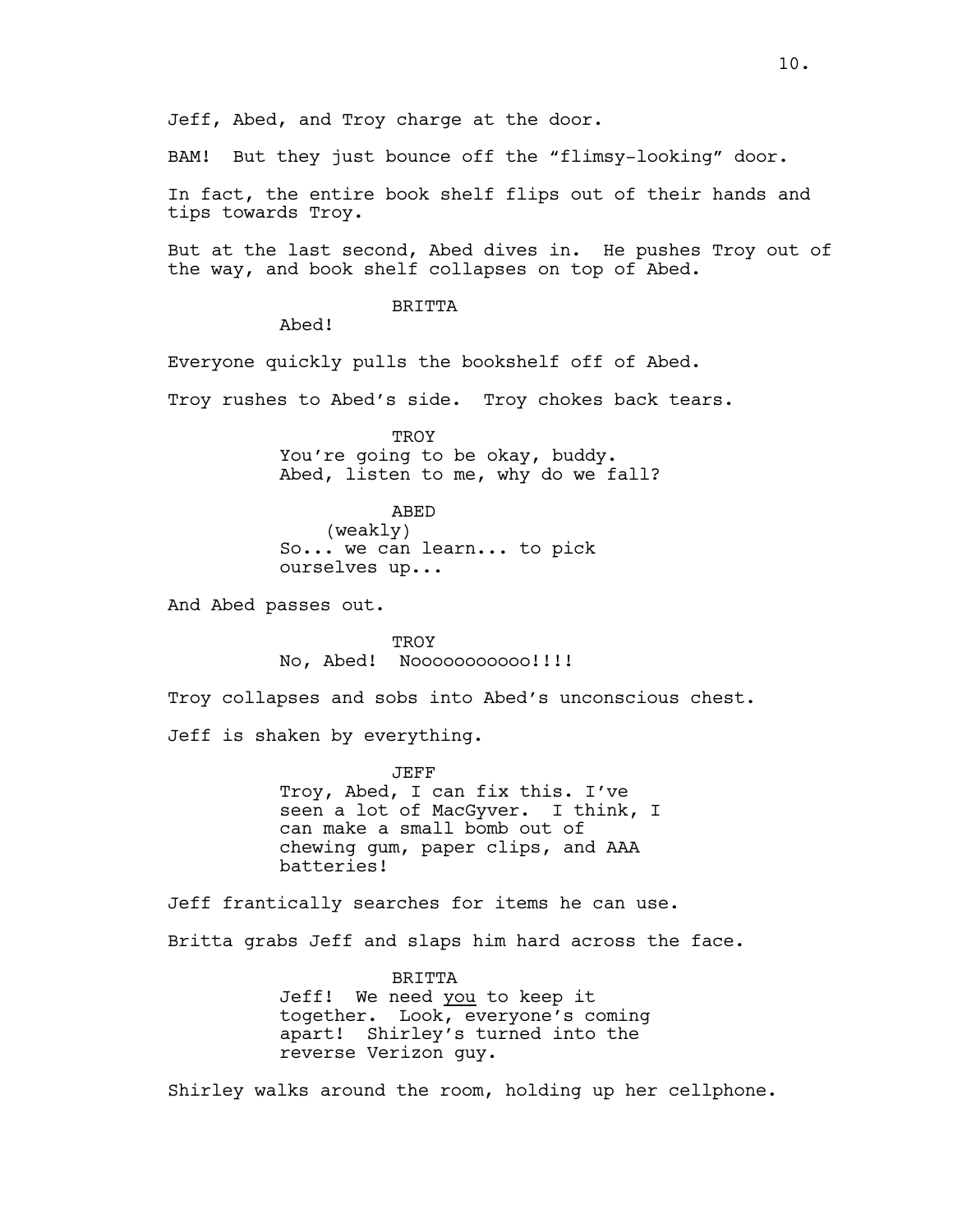SHIRLEY Can you hear me now? Damnit! (moves to another spot) Can you hear me now? Damnit! (another spot) Can anybody hear me?! Damnit!!

And then Britta points to Annie who is standing alone.

ANNIE Just keep it together, Annie. Only a little bit longer. Stay cool.

Troy lifts up Abed and carries him to the couch.

TROY I may not be able to carry that bookshelf. But I can still carry you!

Pierce steps up.

#### PIERCE

Jeffrey, I think we've seen what happens when you take the reins in a life or death situation. People get hurt. I've always shunted the spotlight, despite my natural abilities as a leader. But no longer, I, Pierce Hawthorne, will get us out of here!

INT. STUDY ROOM

TITLE: 2 HOURS AFTER THE QUAKE

Pierce holds a fire extinguisher. Everyone watches him.

He sprays the contents all over the door, covering the door with a thick powder and kicking up a large cloud of dust.

> PIERCE Now that I've frozen the door, it should be a simple matter of...

Pierce pounds on the door with the fire extinguisher.

Nothing happens.

PIERCE (CONT'D) That always works in James Bond movies.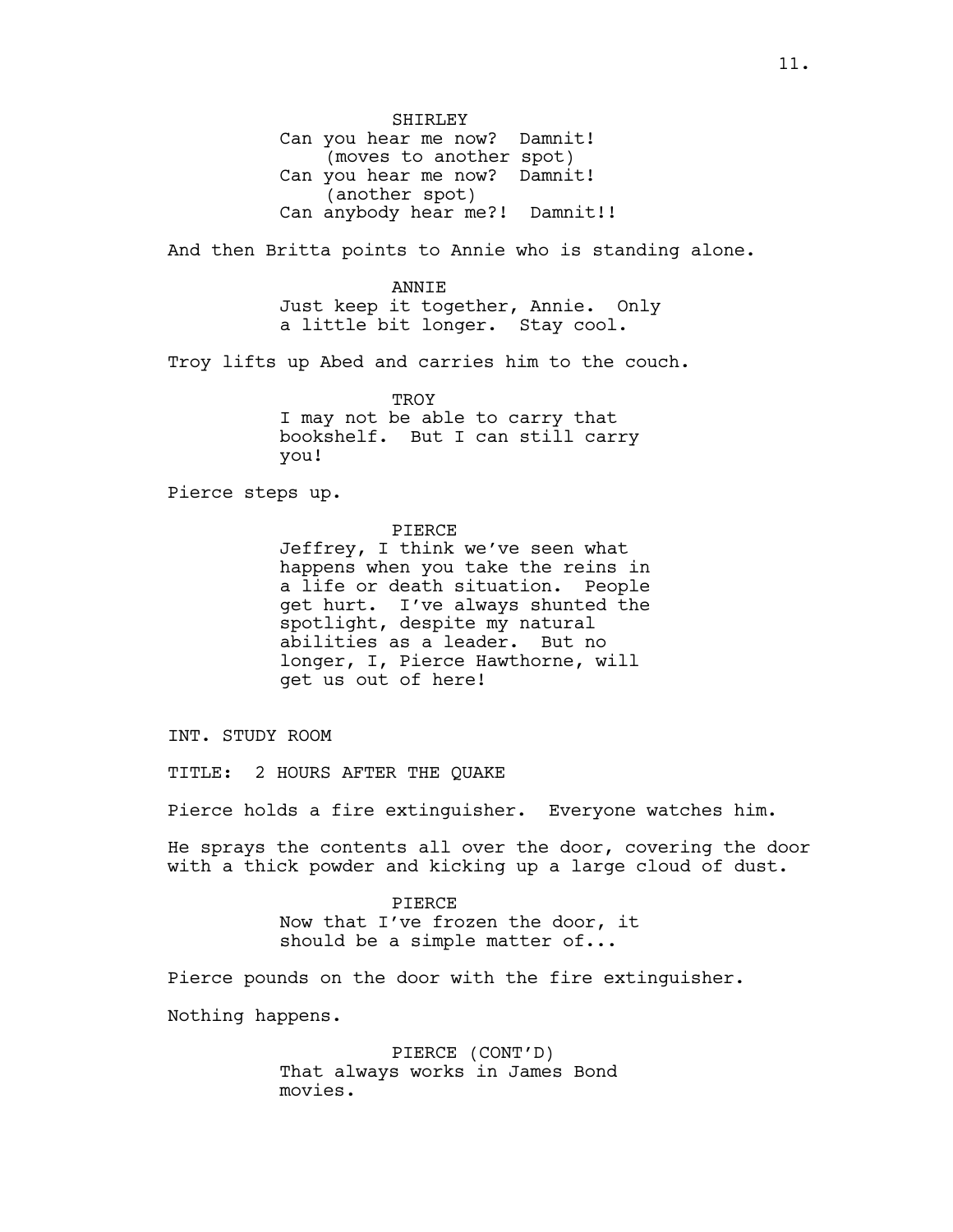INT. STUDY ROOM

TITLE: 3 HOURS AFTER QUAKE

Britta goes and checks the door. Still locked.

BRITTA What could be taking so long?

TROY Maybe there's a velociraptor thwarting all attempts to reengage power. (Pause) Abed would've liked that.

Troy looks over toward Abed, still unconscious on the couch.

RATTLE, RATTLE, RATTLE!

Everyone hears noises coming from the vents.

BAM! SENOR CHANG bursts through the ceiling.

SHIRLEY Awwww no, things just got worse.

Chang slowly gets to his feet.

SR. CHANG Uhhhhh... I haven't had that hard of a time wriggling through a tight space since my mother tried to snuff me out in the womb.

In quick succession, everyone barrages Chang with questions.

**ANNTE** Have you been outside? SHIRLEY Is everyone okay out there?

BRITTA How did you get here?

ABED Why were you in air vents?

SR. CHANG (CONT'D) Whoa, whoa, whoa! Everyone just breathe. Your savior Chang is here! (to Shirley) That's right, I called myself the savior.

Shirley frowns.

JEFF Chang, where'd you come from?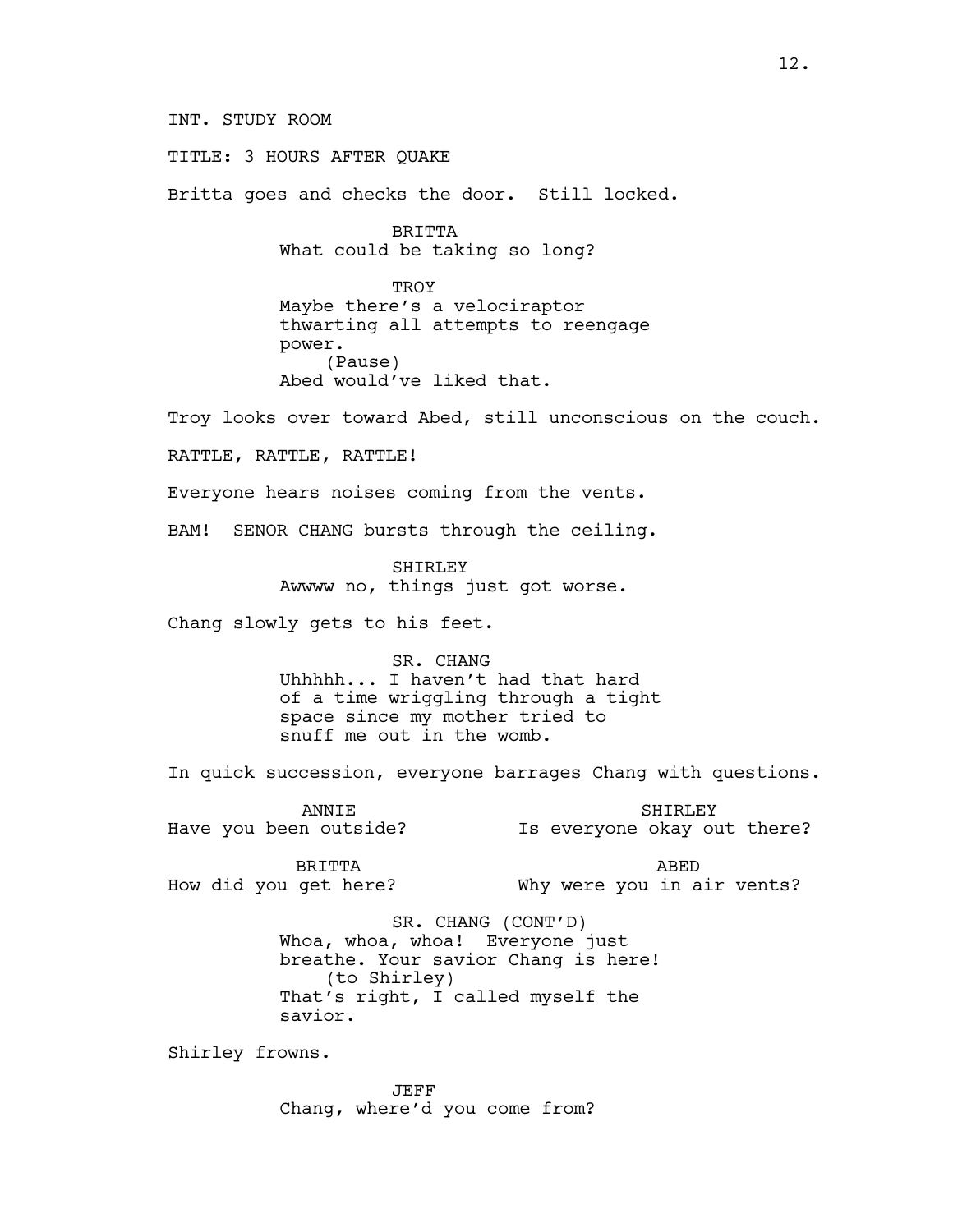SR. CHANG When the earthquake hit, I was up in the vents trying to check out the ladies... nevermind why I was up there, okay? Just give it a rest! (awkward pause) But I got knocked out during the quake. I woke up about a half hour ago and I've been trying to find my way out ever since.

Pause.

#### SHIRLEY

Please, Chang, my babies are out there. You have to help us.

SR. CHANG I would've thought Winger could've found a way out by now.

Everyone turns to look at Jeff.

SHIRLEY Jeff can't help us this time.

SR. CHANG So the era of Winger has ended. It's time for the Chang Dy-Nasty!

JEFF Shut up, Chang!

SR. CHANG

Oh, I'll shut up alright. Right after I save everyone and become the new hero. But, I gotta warn you, it's a disaster zone out there. Once I lead you into the hallway, we'll have to face three challenges.

TROY Booby Traps?

SR. CHANG But I've figured out how to safely take us through. Now... (to Pierce and Troy) Geezer, Hip Hop, boost me back into the vents.

Pierce and Troy lift Chang back into the ceiling.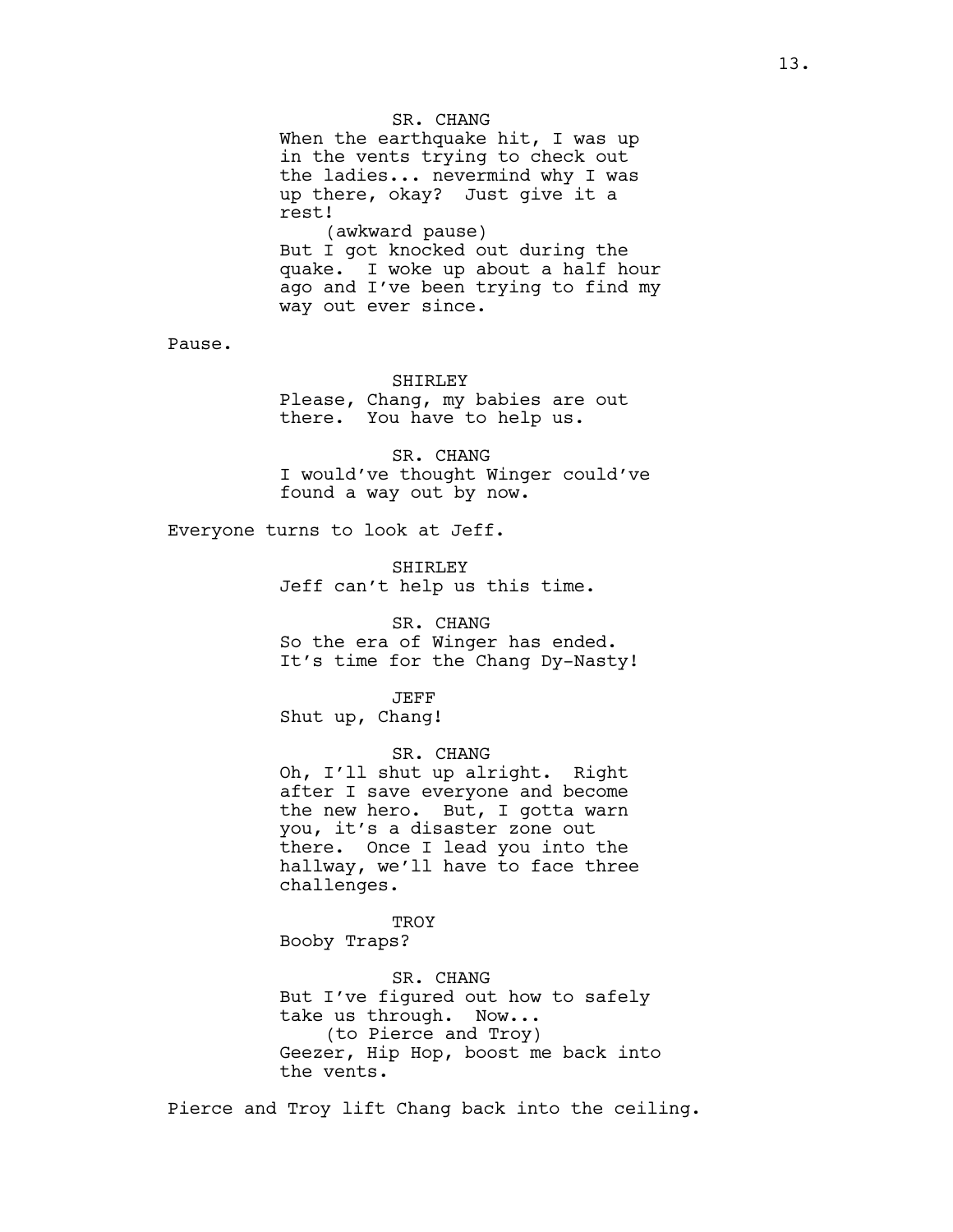JEFF Look, guys, we can't count on Chang. I have a new plan...

PIERCE So now you want to try to lead us. Well, it's too little too late. I'm the leader now, and I say we give Chang a chance!

There's more RATTLING SOUNDS from the ceiling.

They all look out the large window to hallway, and they see:

CRASH! Chang breaks through the ceiling again and in quick succession: SMACK! He hits a tall filing cabinet. BOOM! Then crashes into a desk. SPLAT! And collapses to the ground.

Everyone just watches Chang lay there for a long moment.

PIERCE (CONT'D) Maybe he just needs a second to rest.

INT. STUDY ROOM

TITLE: 4 HOURS AFTER THE QUAKE

Pierce still looks out the large window where:

Chang hasn't moved from his unconscious state on the floor.

#### PIERCE

I think he might be dead.

Shirley walks around the room holding up her cell phone. After a moment, she flops down into a chair next to Annie.

> SHIRLEY Still no service. You okay, Annie?

Annie nervously rocks back and forth.

ANNIE Good. I'm good. Not holding anything in. I mean, *back!* Not holding anything back.

Over at the couch, Troy is mopping Abed's forehead, as Abed deliriously writhes about.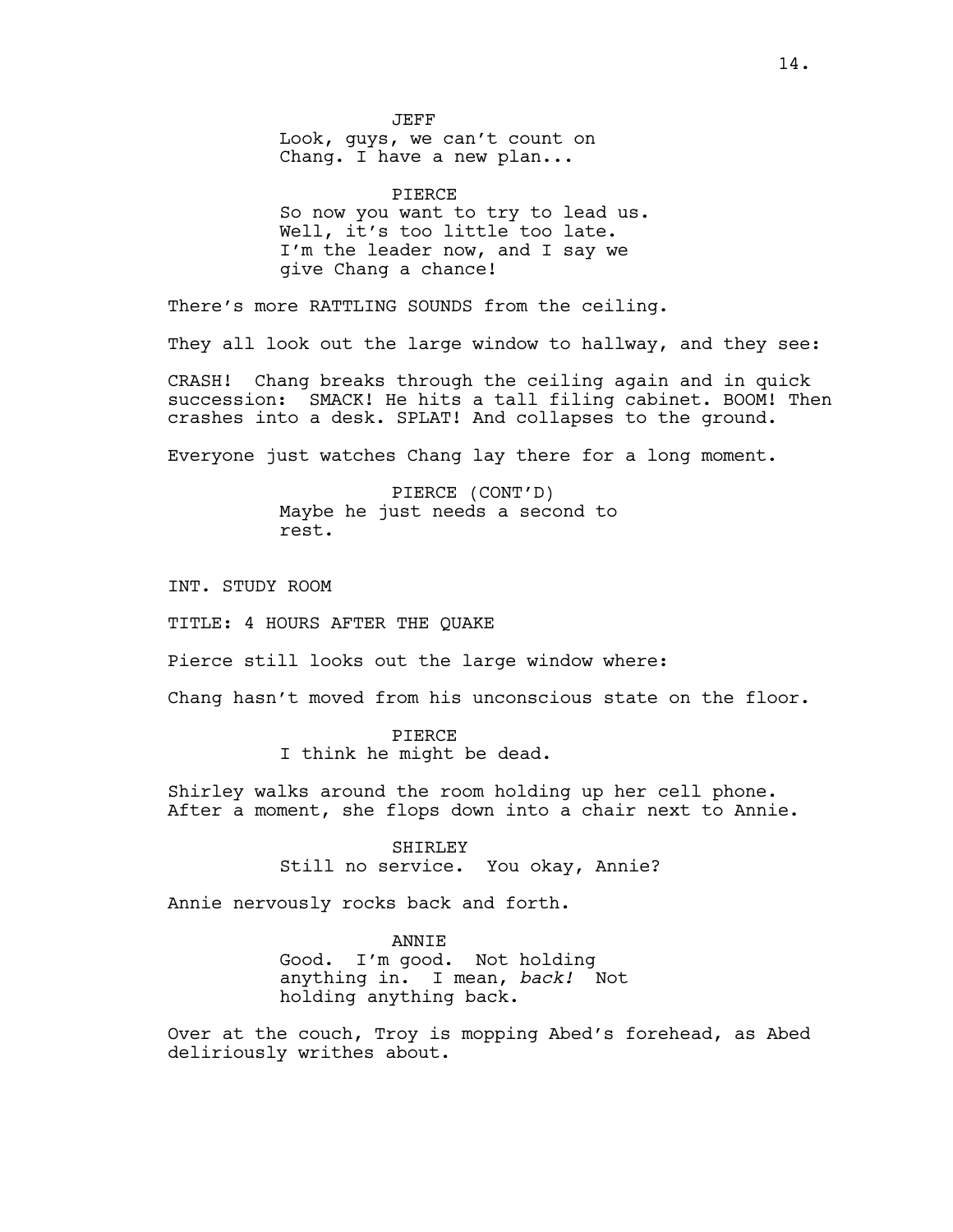ABED ...A red turtle shell... Yes... a lightning bolt... TROY Show that Grim Reaper who's boss, Abed. Crush him in Mario Kart. Off in a secluded corner, Jeff sits and talks to Britta. JEFF Britta, I feel like the Fonze after *Happy Days*. If I'm not the leader, what am I? **BRITTA** I'll probably regret this, but... Britta lunges forward and kisses Jeff. Jeff pulls back almost immediately. JEFF Whoa! I can feel your leg hair through your pants. It's gross. (too loudly) I doubt I could even get it up. Pierce hears this and seizes on it. PIERCE Aha! Winger's lost it! But don't worry, Britta. It's finally our time to act on the simmering sexual tension between us. Without warning, Jeff flies off the handle. He charges toward Pierce. In the center of room, Jeff shoves Pierce into a chair. PIERCE (CONT'D) Hey!! You've lost it, Winger! In a fury, Jeff tears his own shirt to tatters, leaving him stripped down to his muscle shirt. JEFF Arrgh! You want my blood, Old Man?! Take it! Just try and take it!

Jeff raises his arm to punch Pierce, when: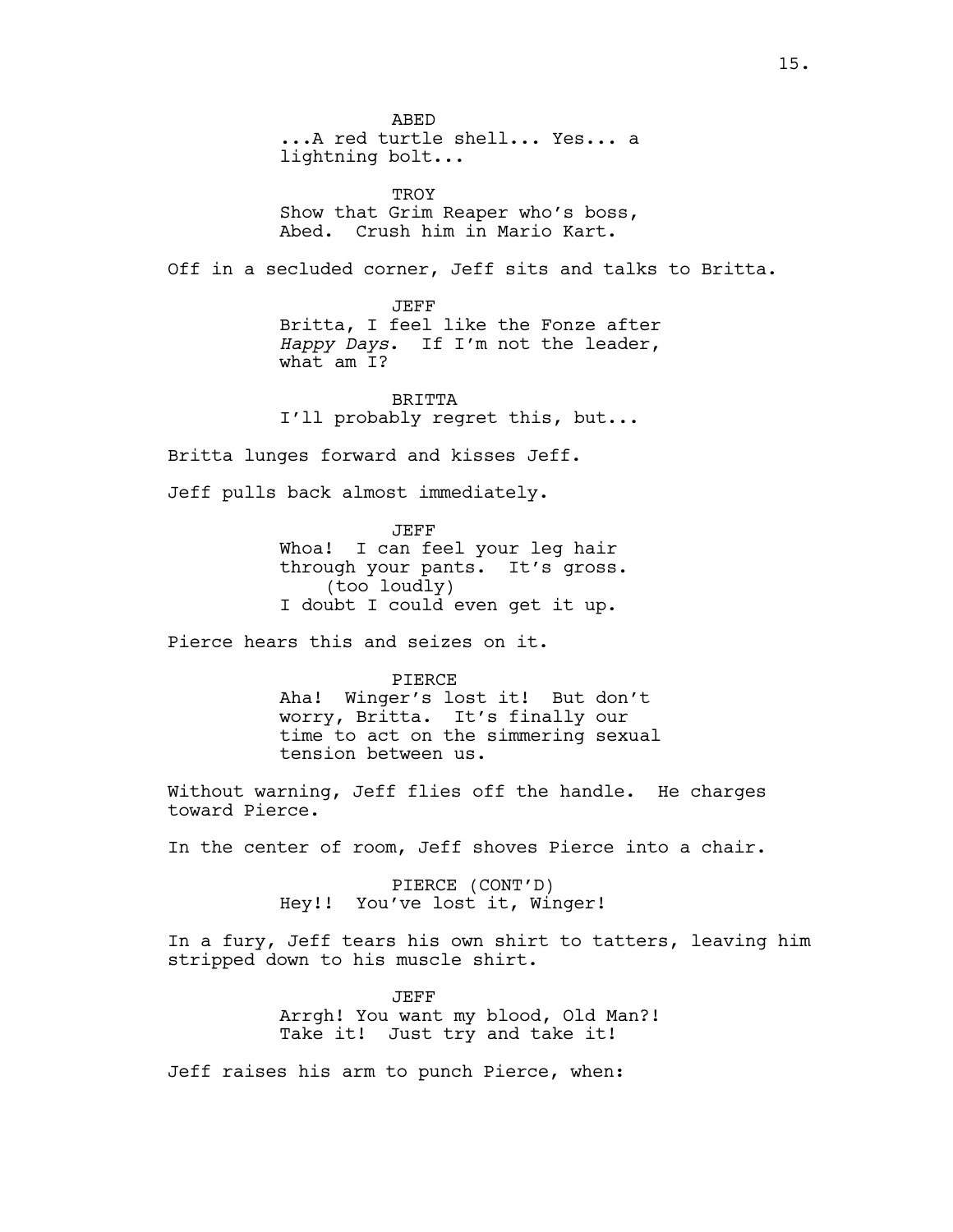Jeff and Pierce turn, and their jaws drop.

Britta poses seductively wearing only her sexy underwear.

## BRITTA (CONT'D) What do you think of me now?

Troy steps in. He takes one look at Britta... then screams his shrill, girly scream.

Britta has a surprising amount of hair in her armpits and all over her legs.

Just then, Abed's wrist watch starts beeping.

Abed sits up and turns off his watch.

ABED 4 hours exactly.

Britta strikes some sexy poses but no one is into it.

BRITTA Are you guys telling me a little bit of hair bothers you this much?

PIERCE It's like a return of the worst parts of the 60s!

JEFF Here! Put this jacket on so we don't have to see it.

Jeff tosses his jacket to Britta. Britta grabs her clothes and pulls them back on.

Troy turns to Abed.

TROY Abed, you're back! But how?

Abed shrugs.

ABED Deus ex machina.

Troy and Abed share the Cool Guy Handshake.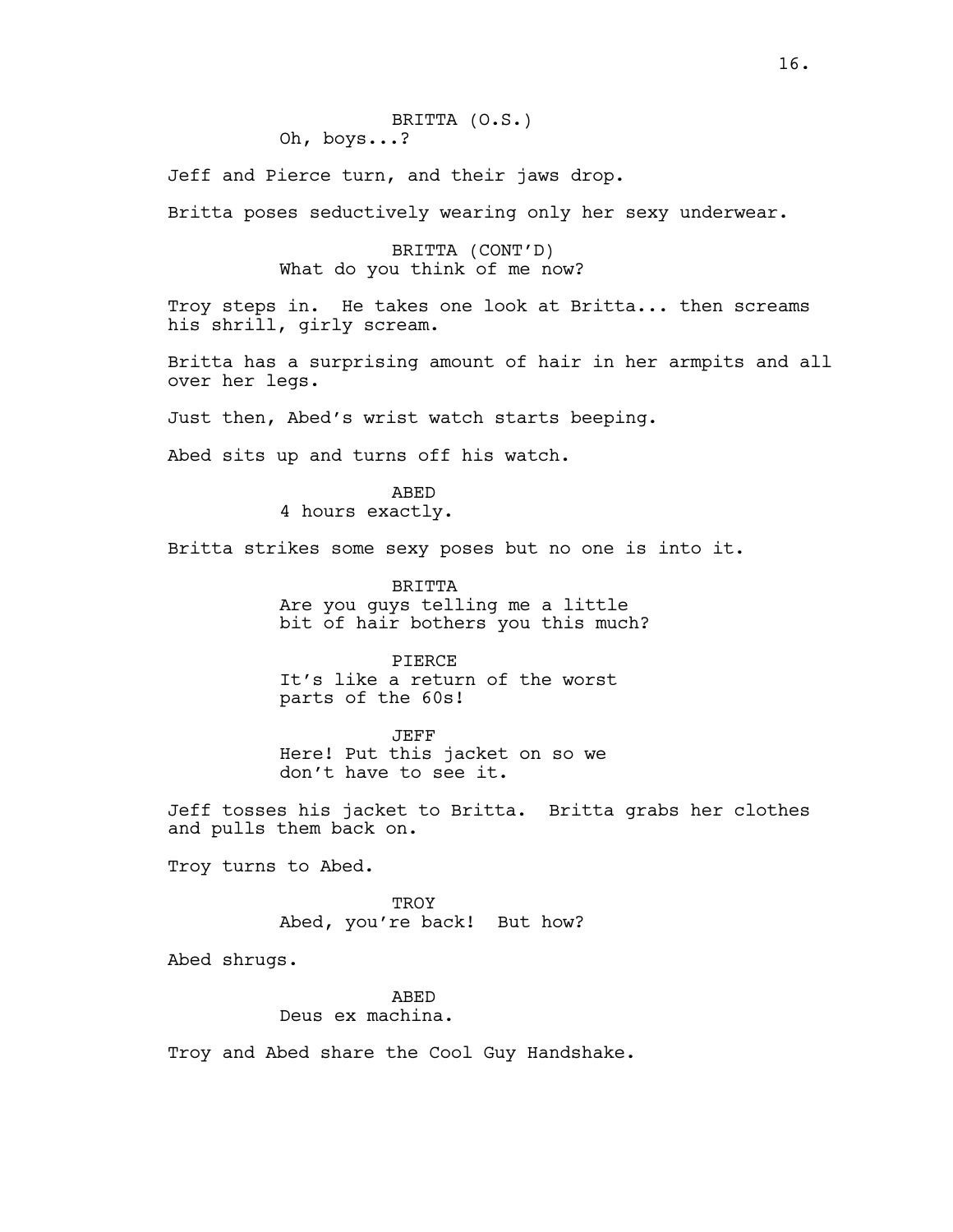# ABED (CONT'D)

And when I was knocked out, I was able to visualize into the door like it was The Matrix. I think I can unlock it.

## SHIRLEY

Even if we can get out, Chang said it's a disaster zone out there.

## JEFF

Everyone pull it together. Abed, get to work on that door. We're busting out of here.

END OF ACT 1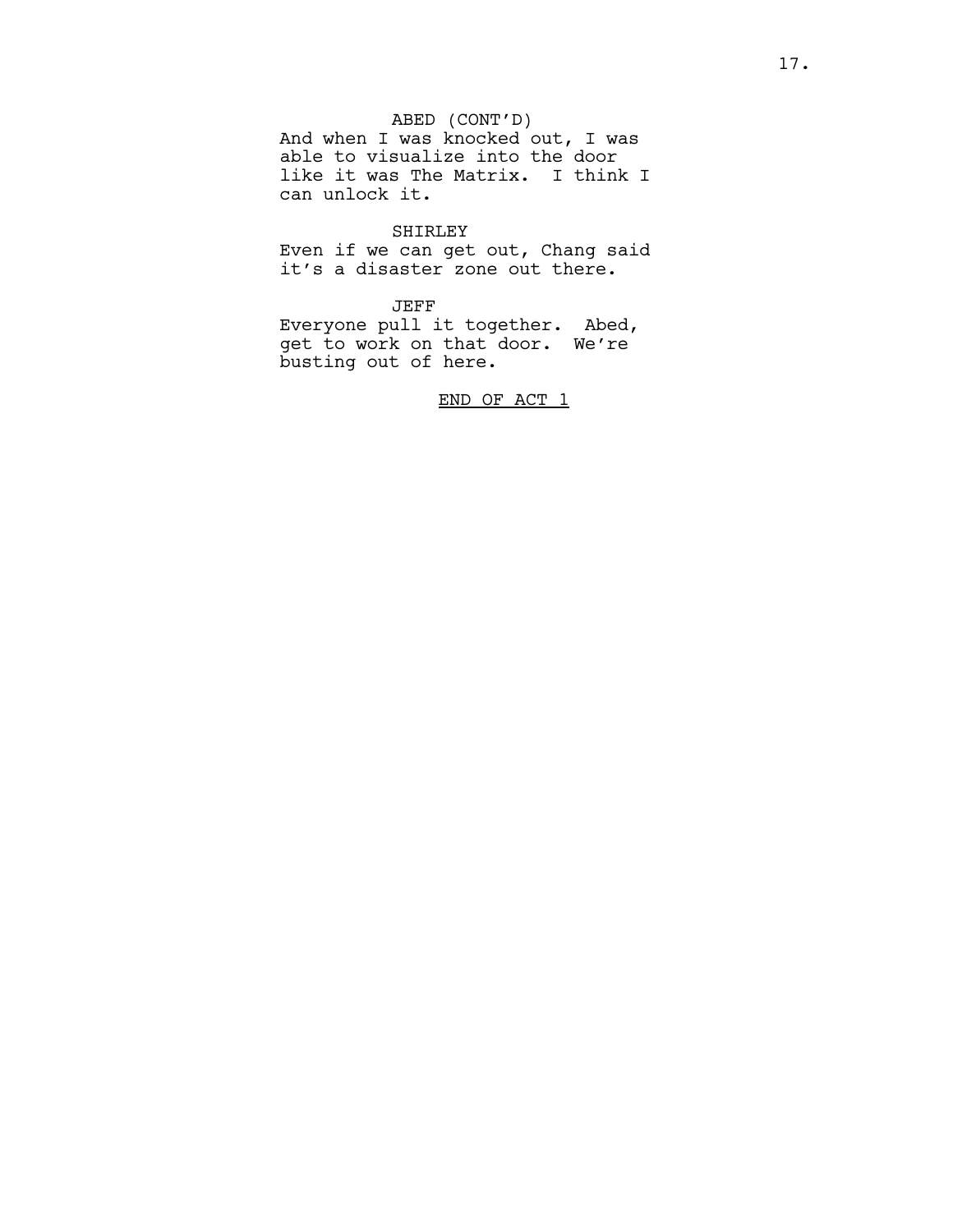ACT 2

INT. STUDY ROOM - NIGHT

TITLE: 4 HOURS AND A FEW MINUTES AFTER THE QUAKE

The entire group is huddled around the door.

Abed has some rudimentary tools and is working on the lock.

JEFF Alright, Abed, now hold back the engagement trigger and release the locking mechanism.

Britta gives Jeff a quizzical look. Jeff shrugs.

After a moment, Abed pulls away from the lock. Defeated.

ABED It was a nice try, Jeff.

PIERCE It's my turn now, Winger. Abed, build a bomb and blow up the door!

A humming sound comes from the lock.

#### ABED

## Wait a second.

Abed starts to shove his screwdriver back into the lock. IN SLOW MOTION, Jeff lunges for Abed.

JEFF

Noooooooo!!!

It's too late. Abed sticks the screwdriver into the door.

Sparks fly!

Abed stumbles backward. Jeff catches Abed as he falls.

And the door clicks open.

Everyone looks to Jeff as he cradles Abed.

ABED (a la Saving Private Ryan) Earn... this...

And Abed expires.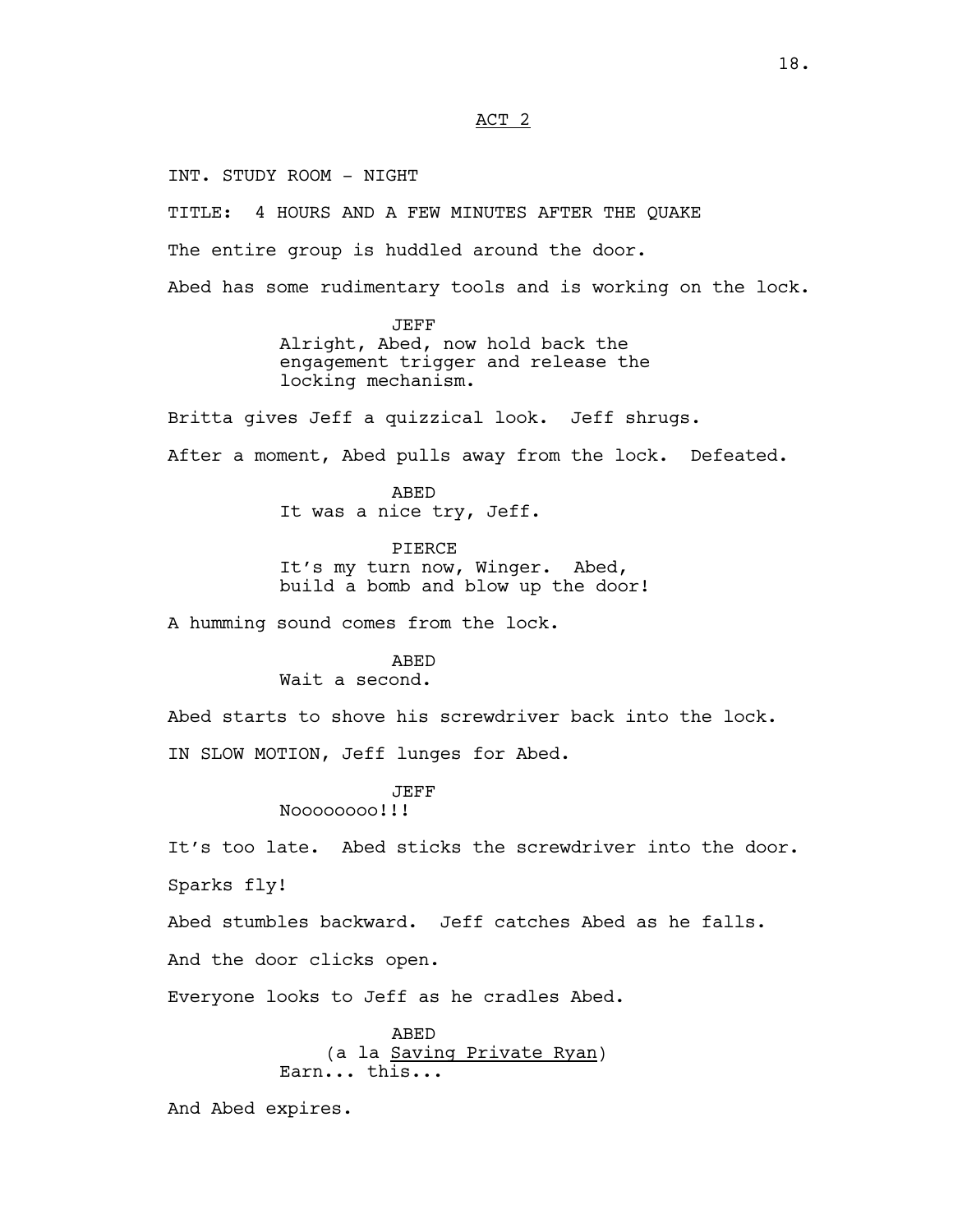Softly, Jeff lays Abed to the floor.

**TROY** Abed! He's having a terrible, horrible, no-good, very bad day.

JEFF We can't let Abed's sacrifice be in vain. We're getting out of here. Who's with me?

ABED (O.S.) I'm with you.

Everyone turns to see Abed standing there.

ABED (CONT'D) That shock was more surprising than anything. But never let a good movie reference go to waste.

ANNIE

Okay, enough talk! Let's go already! HURRY, HURRY!

Annie rushes out into the hallway. Everyone looks confused, then they follow her out.

INT. HALLWAY - OUTSIDE STUDY ROOM

One by one, the entire group steps past a still unconscious Senor Chang.

> ANNIE We should probably send someone back in to check on Chang.

JEFF Eh... For now, let's just remember what Chang told us. There's three challenges that stand in our path.

Slowly, the group moves forward.

INT. HALLWAY - OUTSIDE THE CHEMISTRY LAB

The group walks down a darkened corridor.

Ahead of them, the light flickers on and off.

**BRITTA** What's that light coming from?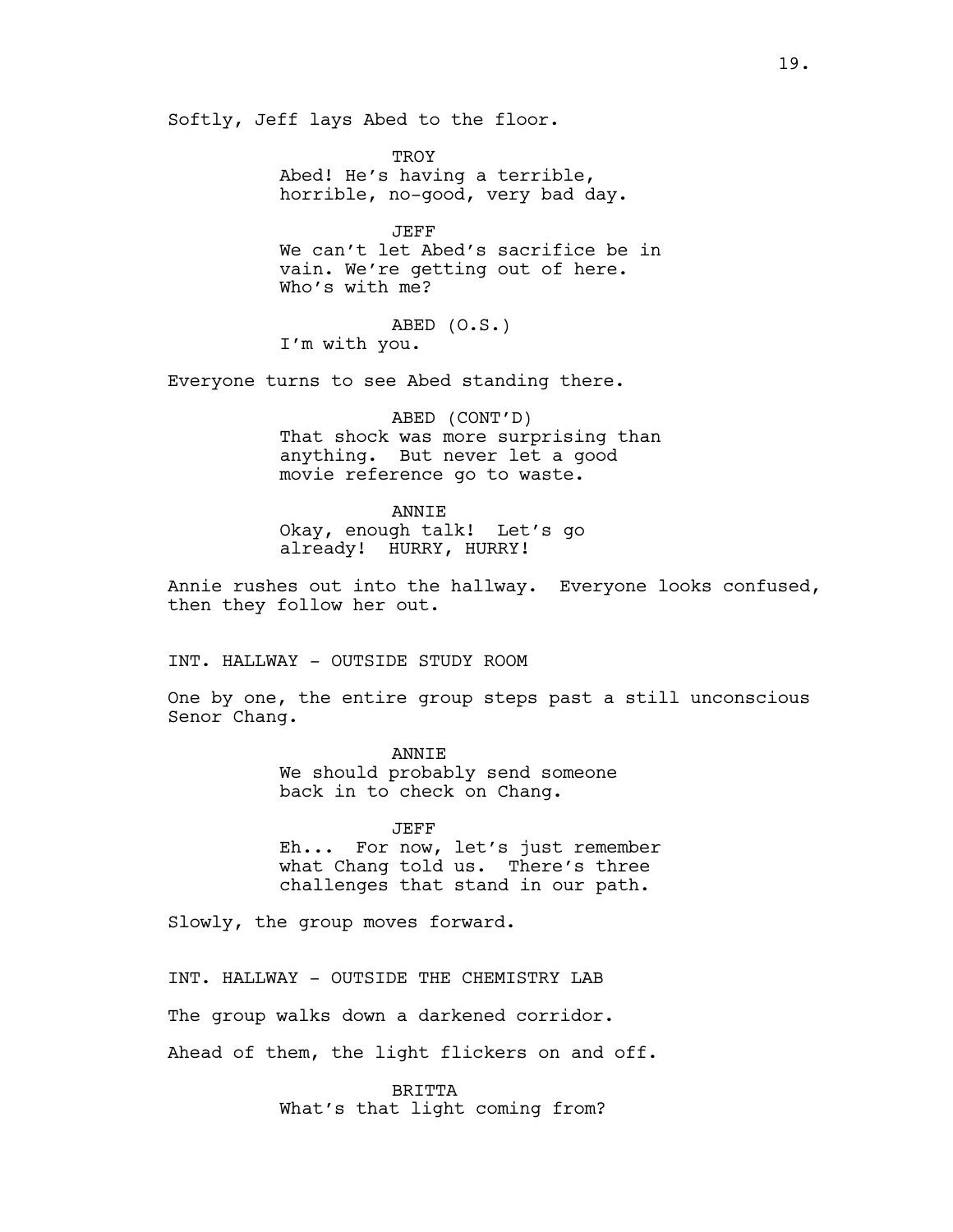They round the corner to see:

A FLAME BURST coming from the Chemistry Lab. It fills the hallway for a moment then disappears.

JEFF

Seriously, they install bullet proof glass, but they can't put in an emergency shut off for the gas?

Another announcement comes through from Dean Pelton.

DEAN PELTON (V.O.) I'd just like to reiterate that all the security measures are for our own good. Now, if someone could please send a large, beefy firefighter to get me out of here!

Another flame burst! Then another!

TROY Maybe we can time the flames and rush through like in...

ABED ...The Rock with Sean Connery. But no, those flames were carefully choreographed. These are completely random.

Another flame burst.

ABED (CONT'D)

See?

PIERCE

I don't know what the big deal is. At my old factory, when things would break down, we'd have to send workers into the flames all the time.

ANNIE And they came out okay?

PIERCE Oh, I don't know, I just know that the machinery got fixed.

Another flame burst.

JEFF We can do this.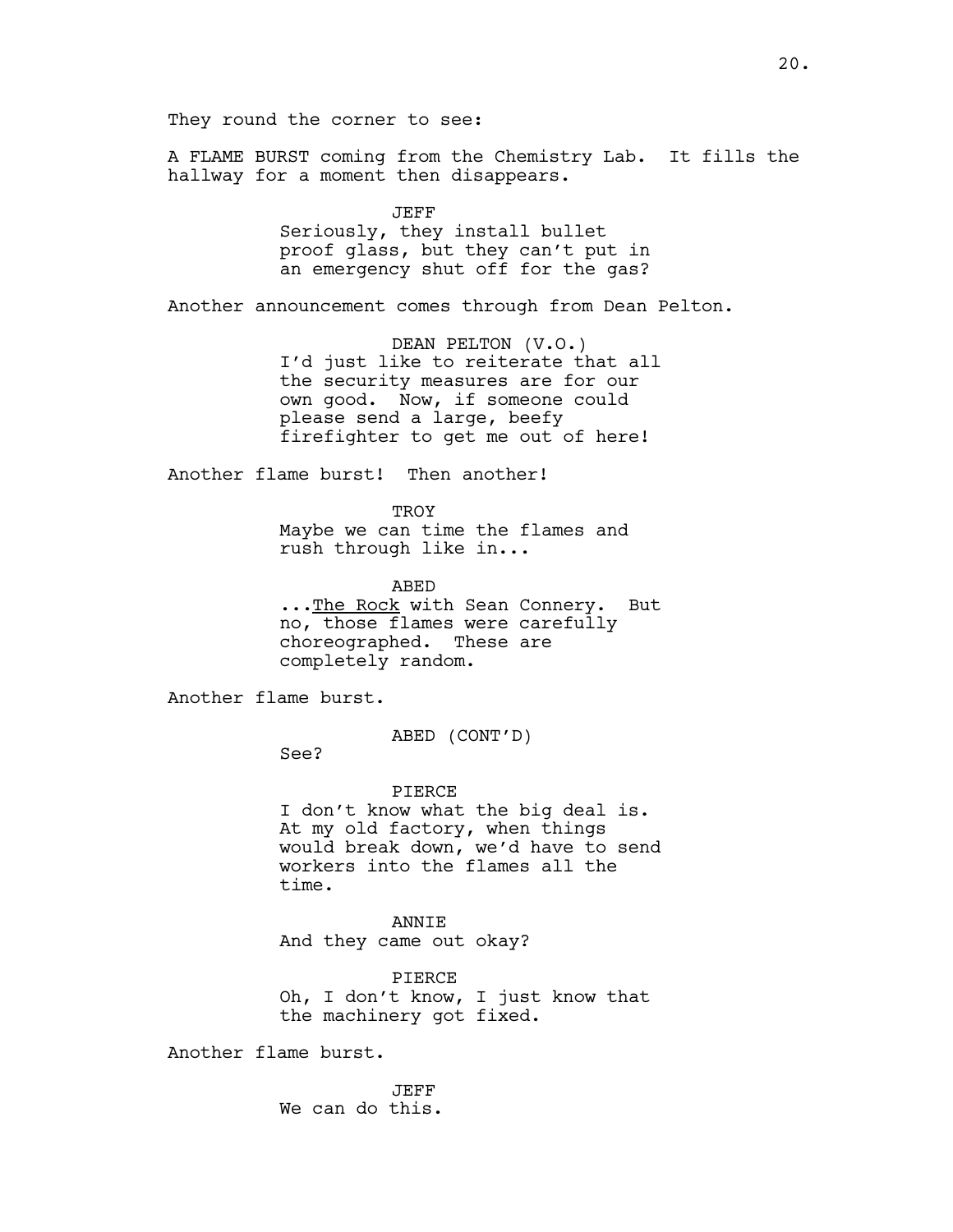Another flame burst.

JEFF (CONT'D) Those flames might be strong, but you know what's stronger? Us.

Jeff puts out his hand. Annie takes it, and puts out hers. Troy takes Annie's hand. Abed takes Jeff's other hand.

Eventually everyone has taken hands... except for Shirley.

JEFF (CONT'D) Trust me, Shirley. I might not have done well on that quiz, but I'll get you through this.

After struggling for a moment, Shirley nods her head.

Everyone takes hands.

JEFF (CONT'D) After the next burst, run for it.

A long moment passes then,

The largest burst of flame yet!

They all run for it. Once they've gotten about 5 feet:

There's another huge flame burst right behind them, but they've made it. They're safe.

> PIERCE Well, what do you know? We actually did it!

Suddenly, Shirley's hair bursts on fire!

SHIRLEY Aaaaahhhhhh!!!!

JEFF Britta, your jacket!

BRITTA But my armpits!

Jeff all but rips the jacket off of Britta, exposing her crazy hairy armpits. Jeff then throws the jacket over Shirley's head and pounds out the flames.

After a moment he pulls the jacket off of Shirley's head. Shirley slumps. Her hair is a smoking, misshapen mess.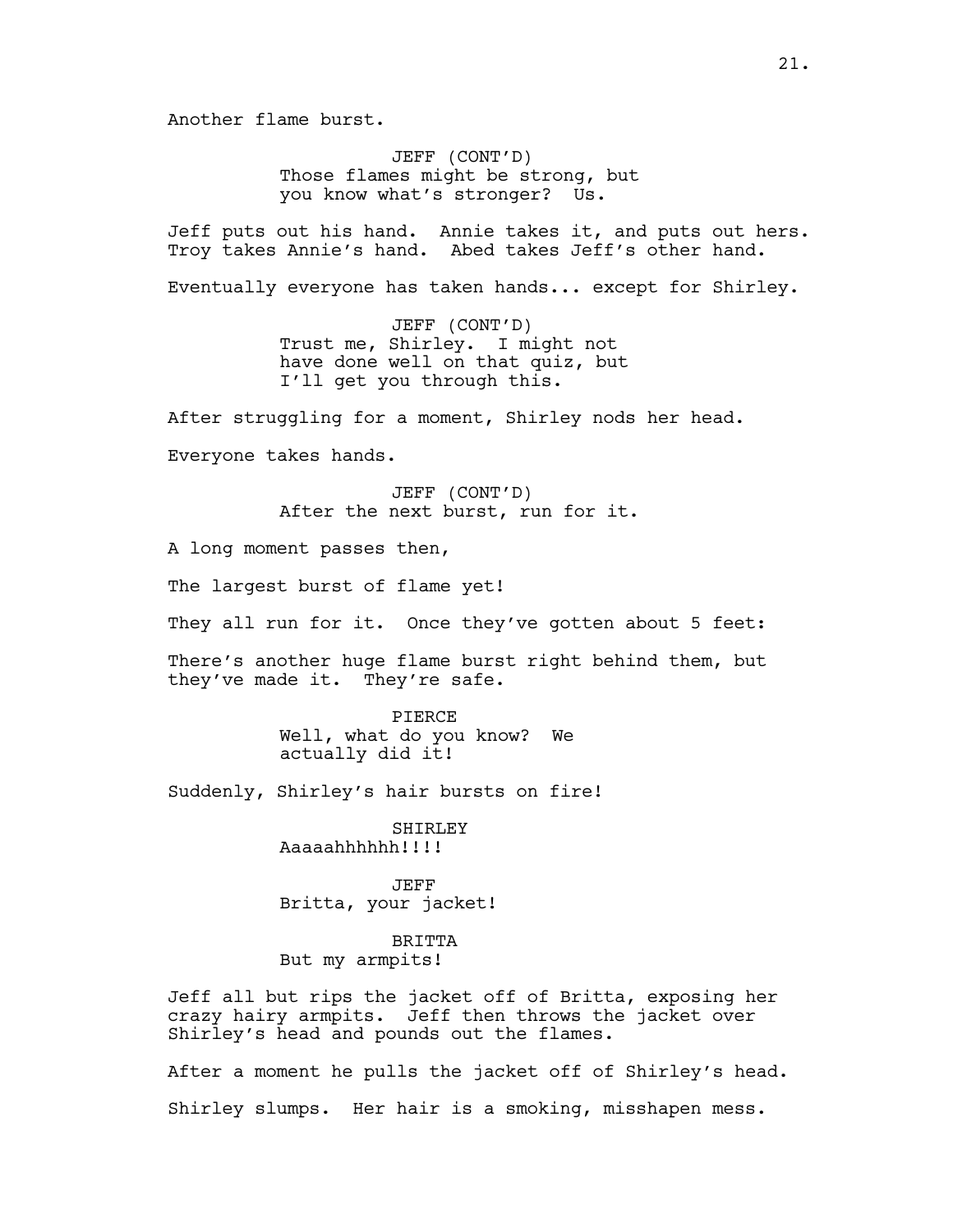SHIRLEY It's hopeless. I give up.

BRITTA C'mon, Shirley! Think of your boys.

SHIRLEY What will they think when they see me like this? I'm not like you, Britta, I care about how I look.

Britta thinks for a second. She looks Shirley in the eyes.

BRITTA I'll start shaving again.

SHIRLEY But what about "connecting with your sisters the world over?"

BRITTA The only sisters I care about connecting with are right here.

Britta extends a hand to Annie.

BRITTA (CONT'D) What do you say, Annie? We don't care about whatever it is you're going through.

Britta and Shirley pull Annie into a big hug.

ANNIE Guys, I'm about to burst.

SHIRLEY It's okay, Annie. Just let it go.

ANNIE

No, you don't understand. I've had to pee since before the quake! I've been holding it in for hours! So please stop squeezing me. For the love of God, let's keep moving!

Annie rushes forward. The rest of the group follows.

INT. HALLWAY - ANOTHER CORRIDOR

The group comes around a corner and finds a stretch of hallway that's blocked by an enormous cabinet that's tipped over at an angle. It delicately balances against both walls.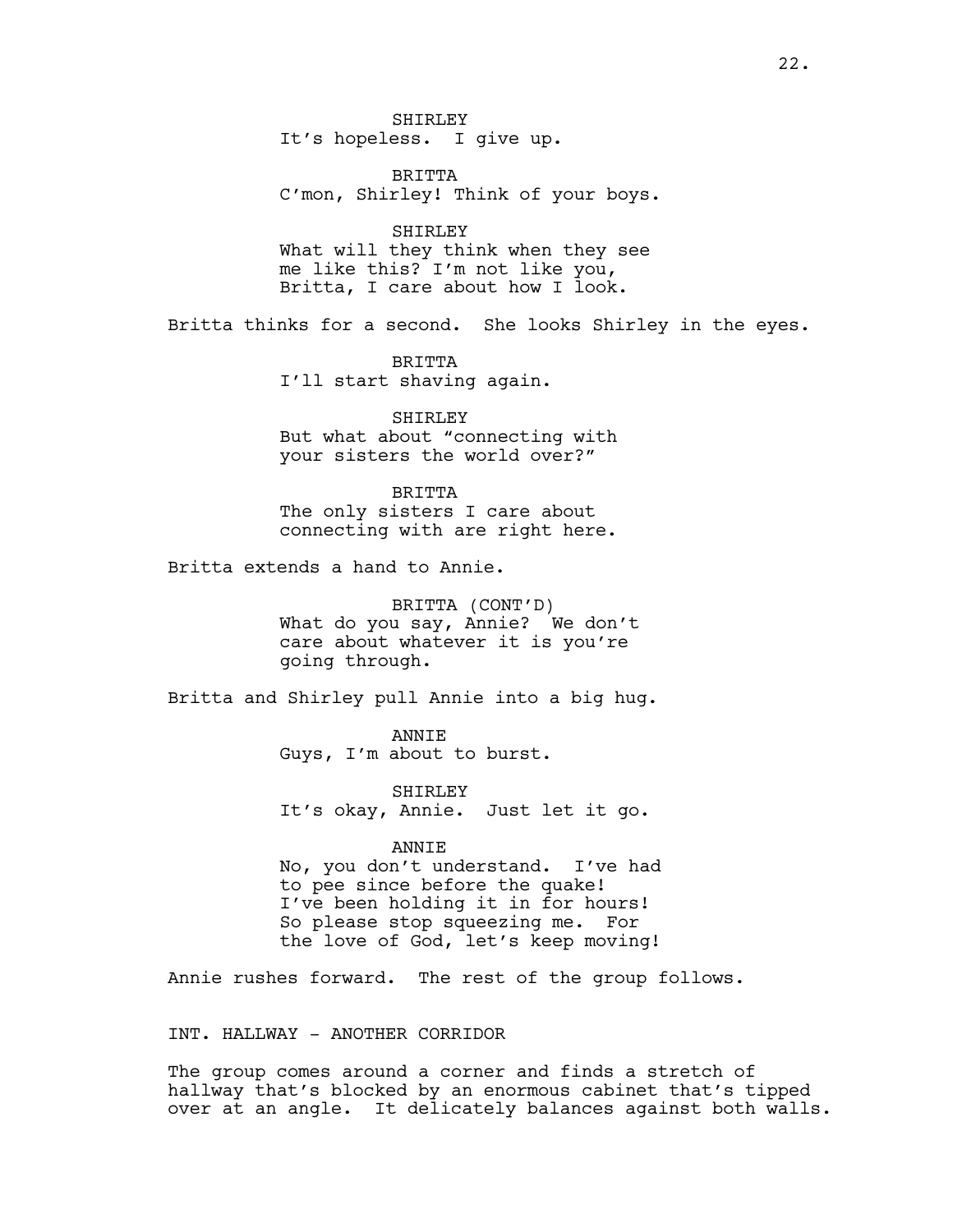Nonetheless, there's a good sized gap under one side.

ABED Well, this looks easy enough.

Abed scrambles toward the opening beneath the filing cabinet.

**TROY** Wait!! Abed, you saved me from a falling cabinet. It's my turn.

Abed nods. He and Troy share their Cool Guy Handshake.

Troy ducks into the small opening created by the tipped over filing cabinet. He disappears into the darkness.

Everyone waits tensely. Finally:

TROY (O.S.) (CONT'D) It's okay! You can come on through.

JEFF Alright, everybody, one at a time.

Abed quickly ducks into the opening.

But then everything rumbles and shakes again.

ANNIE Another aftershock!? This is not helping my bladder!

The filing cabinet slides an inch down the wall, making the small opening even smaller.

> JEFF Everybody, move, move!

Shirley crawls beneath the cabinet as it continues to slide.

The opening is getting smaller and smaller, as Britta, then Annie climbs through.

Only Jeff and Pierce are left. But Pierce freezes.

PIERCE No, if I follow you under there, everyone will think I'm not the leader anymore.

JEFF Pierce, that's ridiculous. No one ever thought you were the leader.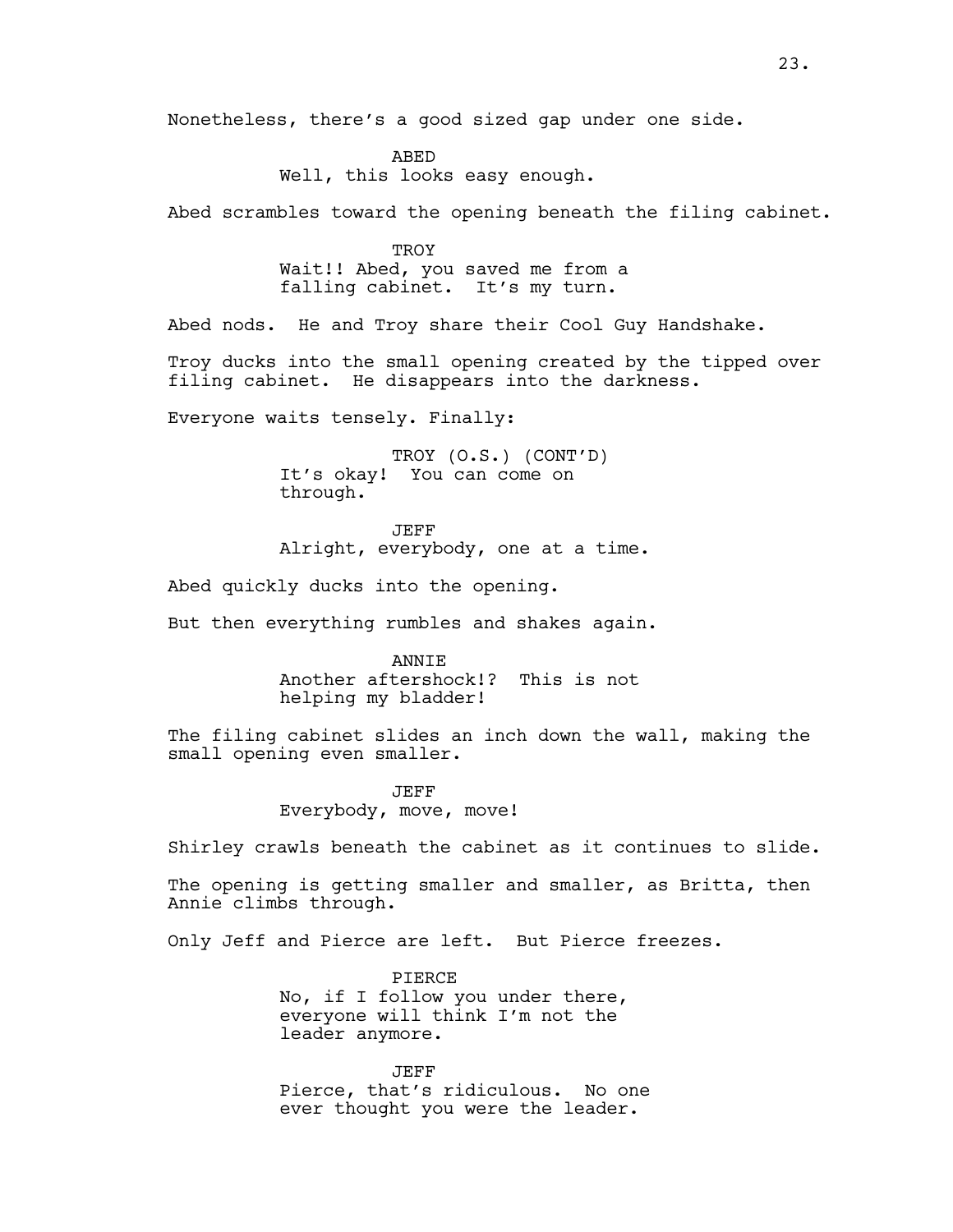Pierce nods and begins crawling behind Jeff.

The cabinet continues its steady slide downward.

Jeff emerges on the other side, with Pierce right behind him.

But then the cabinet shifts and pins Pierce to the floor.

PIERCE Aaahhhh!!! Go on without me! But never forget that my sacrifice made your survival possible.

Everyone looks at one another confused.

TROY Um... How exactly is Pierce's "sacrifice" making our survival possible?

JEFF Never mind that. Because we're not leaving anyone behind!

Jeff grabs a hold of the filing cabinet. He groans and strains with all his might, and it moves just a little bit.

## SHIRLEY

My Lord in Heaven!

Troy and Abed grab Pierce and pull him clear of the cabinet.

Jeff lets the cabinet fall to the ground with a crash.

ANNIE Oh, Jeff, that was amazing!

PIERCE I was lifting it from underneath!

They all turn and look at the cabinet lying flat across the hall. It would now be incredibly easy to just walk over top.

JEFF

Let's pretend we never saw this.

Everyone nods, and they continue down the hallway.

INT. HALLWAY - OUTSIDE THE BATHROOM

The group walks up to final stretch of hallway.

A water fountain is busted and water sprays everywhere.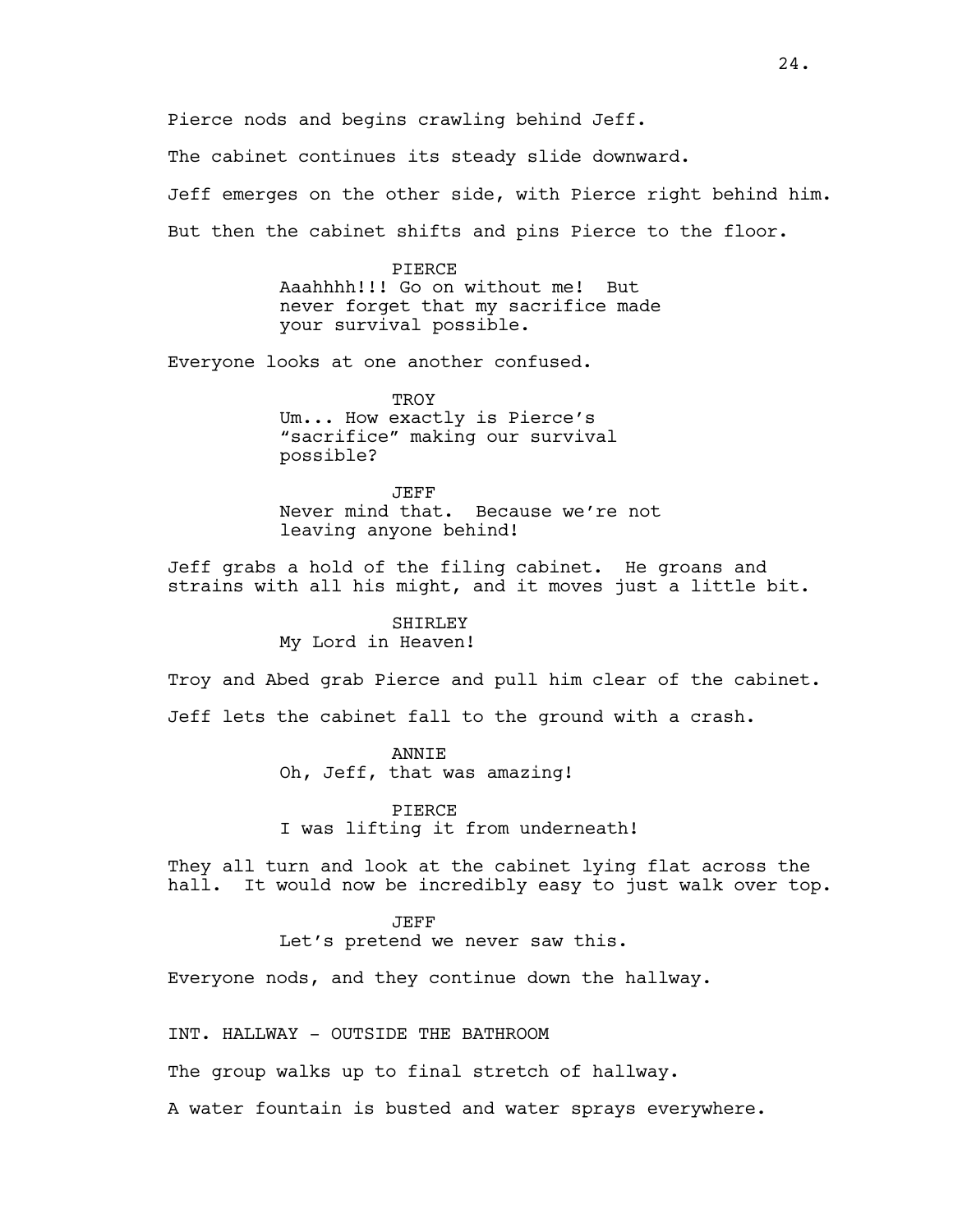ANNIE C'mon! Like I don't have to pee bad enough already!

PIERCE Well, this doesn't look too scary.

Pierce is about to step into the water, when:

ANNIE

Wait!

Annie points across the hall to where a large electrical cable lies in the water.

> ANNIE (CONT'D) If that cable is live it'll electrocute anyone who steps in the water.

Everyone nervously gazes down the hallway.

JEFF I'll do it.

BRITTA Jeff, it could kill you. You don't have anything to prove to us.

JEFF I know. I have something to prove to myself.

Jeff steps forward to the edge of the water.

On the wall next to him is a large poster of a lion's head.

ABED (a whisper) A leap of faith.

Jeff puts his hand over his heart, closes his eyes and steps into the water.

Nothing happens!

He takes another step and another.

JEFF It's totally safe!

The entire group runs into the water. They jump and hug as the broken water fountain spews water and drenches them.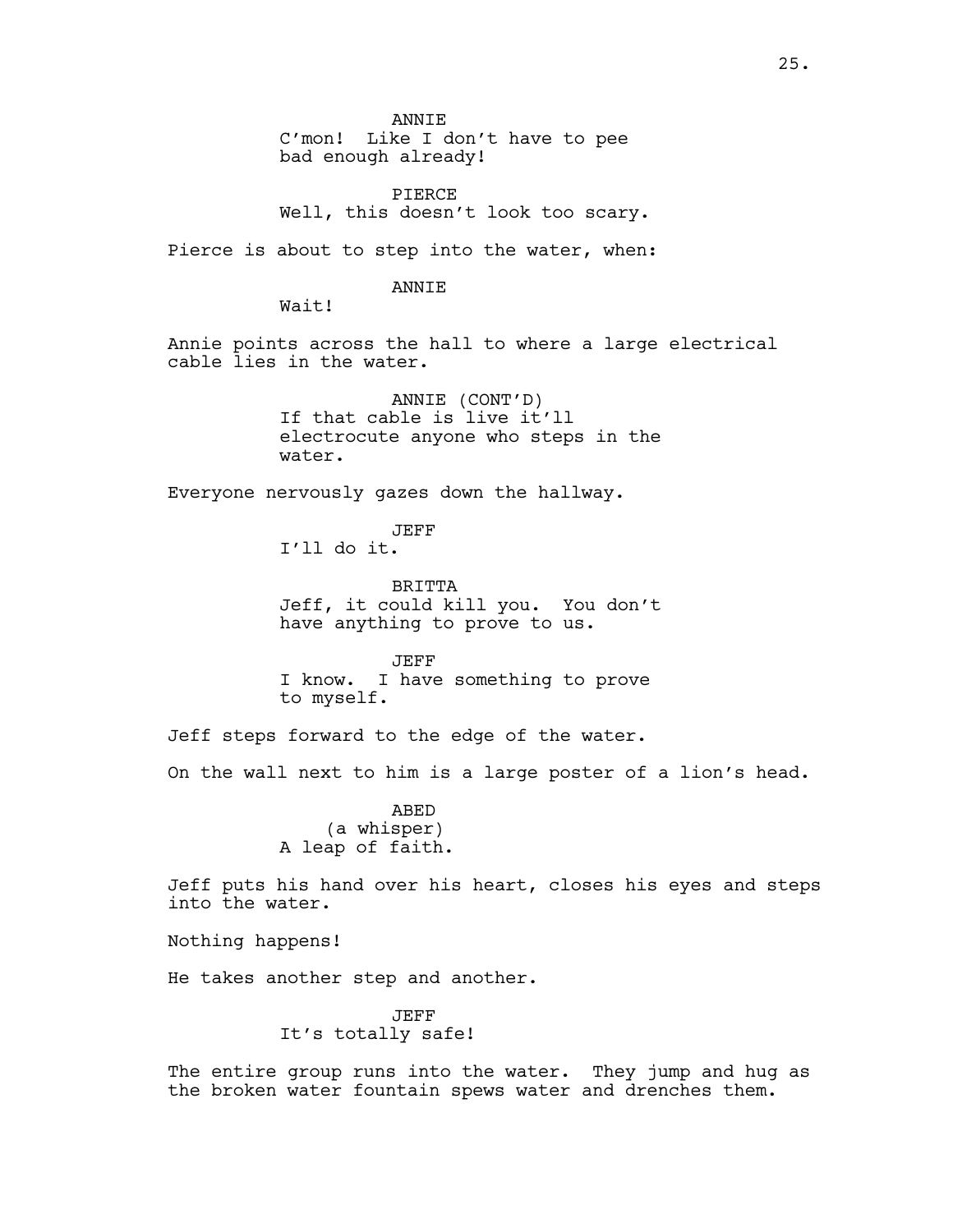JEFF (CONT'D) Let's get the hell out of here!

EXT. QUAD - SUNRISE

The group emerges out of the building into the budding light of day. They're dirty, sweaty, with torn clothes and tired bodies, but they made it.

They all squint into the sunlight.

JEFF Have you ever seen anything so beautiful?

PIERCE A Taiwanese hooker named Pin-Kak.

Everyone takes a second to give Jeff a pat on the back or shoulder or whatever. Then they head off in their separate ways. Pierce leaves first.

> SHIRLEY I've got to go find my kids. Thanks, Jeff.

Shirley rushes off.

ANNIE And... I've just gotta go!

Annie sprints away.

**TROY** There's got to be a hoagie shop open somewhere. Wanna go, Abed?

ABED

Cool.

Troy and Abed head off in their own direction.

Britta walks up to Jeff.

BRITTA Well, Jeff Winger, you did it again. And I'd say a little poor judgement is in order.

Britta leans into kiss Jeff. But he stops her.